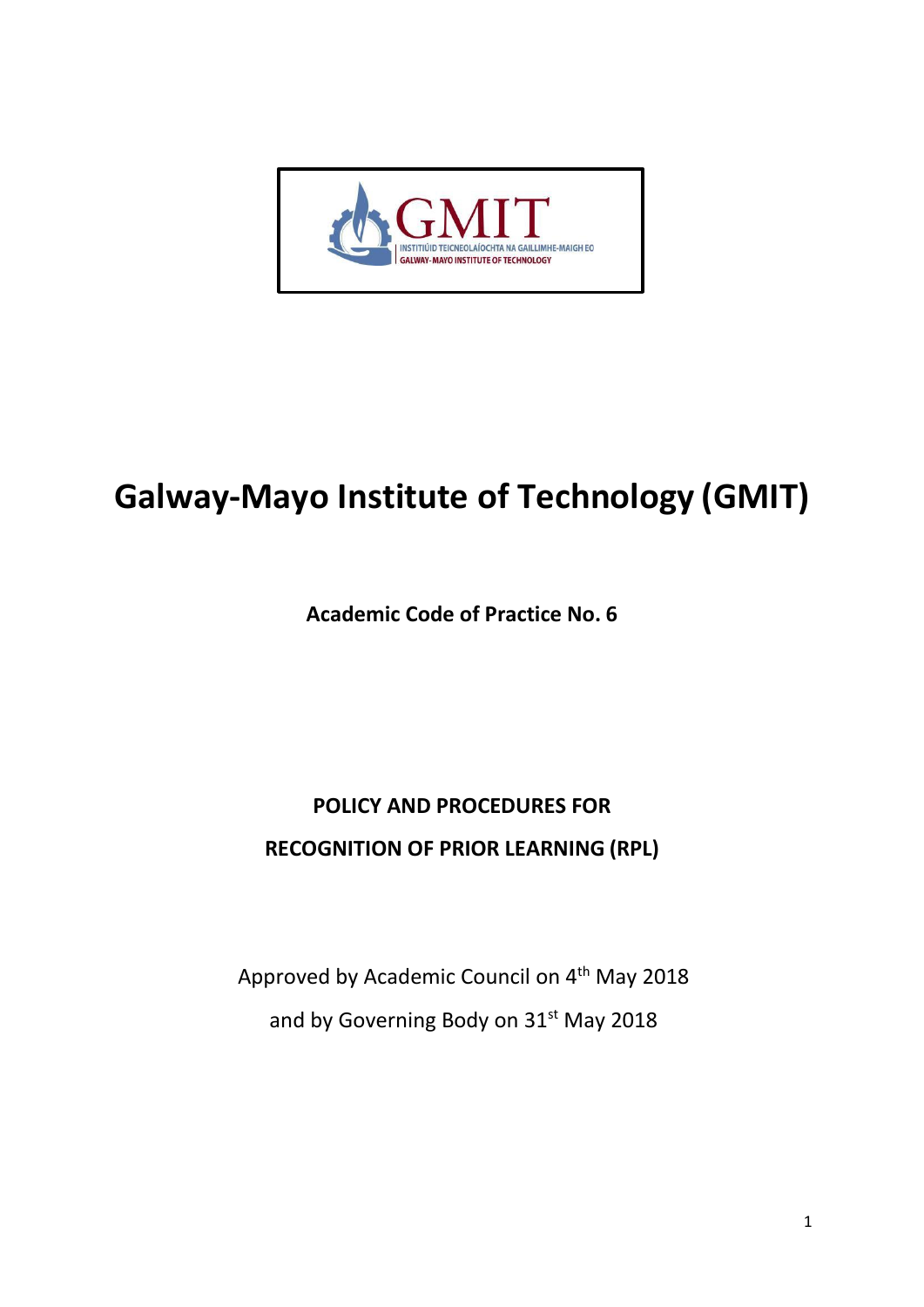#### **Scope**

It is intended that this Code of Practice shall apply to all activities associated with the Recognition of Prior Learning (RPL) for students of all programmes at Galway-Mayo Institute of Technology (GMIT) for the Academic Session 2018-2019 onwards unless subsequently amended.

The Code of Practice should be read in conjunction with the other elements of the Quality Assurance Framework (QAF) as approved by the Academic Council. It is a working document and is subject to regular review from experience in implementing its procedures and in the light of feedback received from staff, learners, outside interests and new educational developments. Allmembers ofthe Institute are invited to recommend improvements arising from their experience. They can do so by informing their Head of Department, Head of School, or by writing to the Registrar.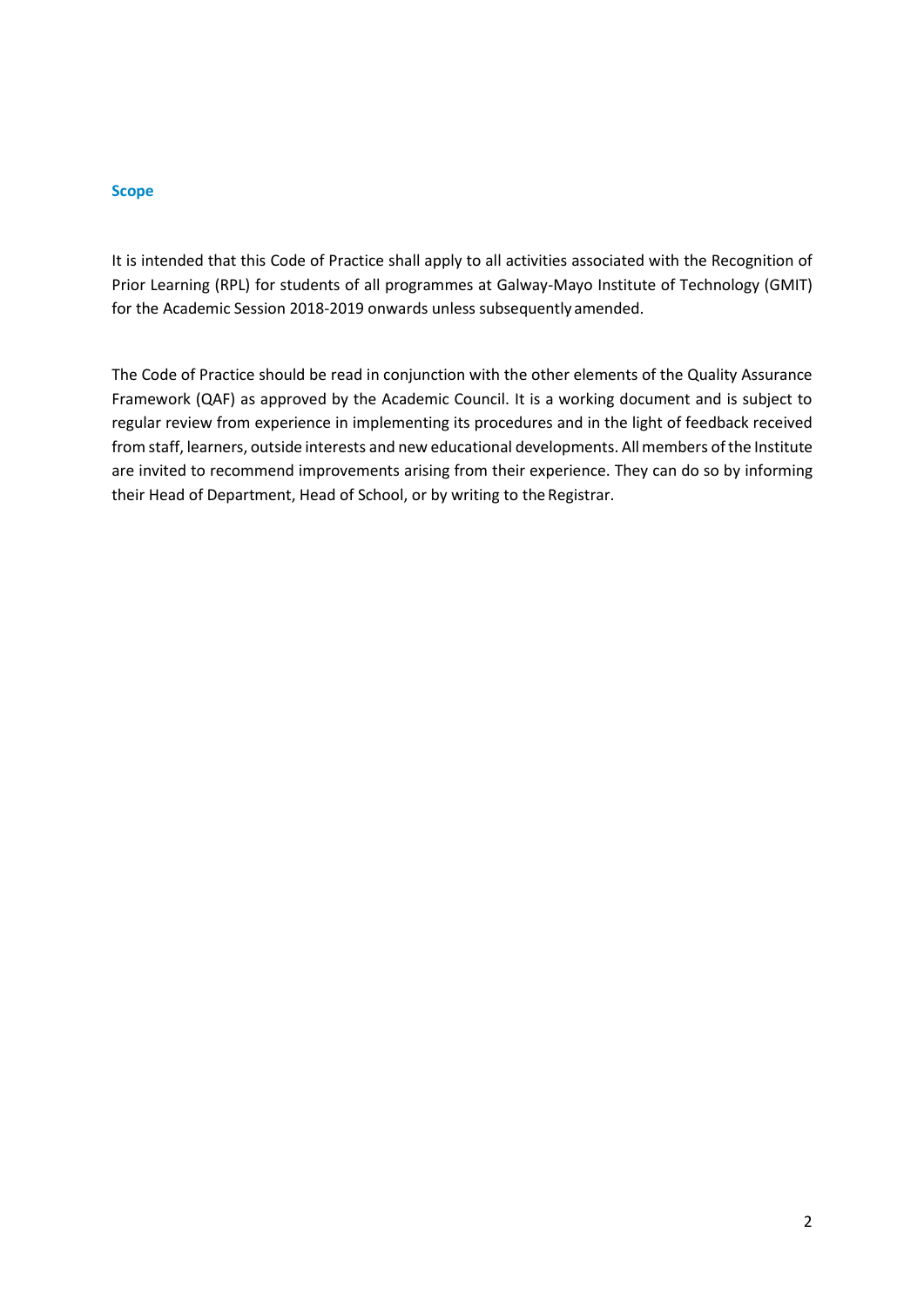## **Table of Contents**

| 3.1 QQI Sectoral Convention 5 - Applicants seeking to gain an additional Major Award in |  |
|-----------------------------------------------------------------------------------------|--|
|                                                                                         |  |
|                                                                                         |  |
|                                                                                         |  |
|                                                                                         |  |
|                                                                                         |  |
|                                                                                         |  |
|                                                                                         |  |
|                                                                                         |  |
|                                                                                         |  |
|                                                                                         |  |
|                                                                                         |  |
| 5.2.1 Level of Prior Award in the National Framework of Qualifications (NFQ) 13         |  |
|                                                                                         |  |
|                                                                                         |  |
|                                                                                         |  |
| 5.4 Guidelines for Prior Certified Learning when Dealing with Exemptions14              |  |
|                                                                                         |  |
|                                                                                         |  |
| 5.4.3                                                                                   |  |
| 5.5                                                                                     |  |
|                                                                                         |  |
| 5.6 Guidelines for assessing Experiential Learning for applicant seeking credits for a  |  |
|                                                                                         |  |
|                                                                                         |  |
| 5.6.2                                                                                   |  |
| 5.7                                                                                     |  |
|                                                                                         |  |
|                                                                                         |  |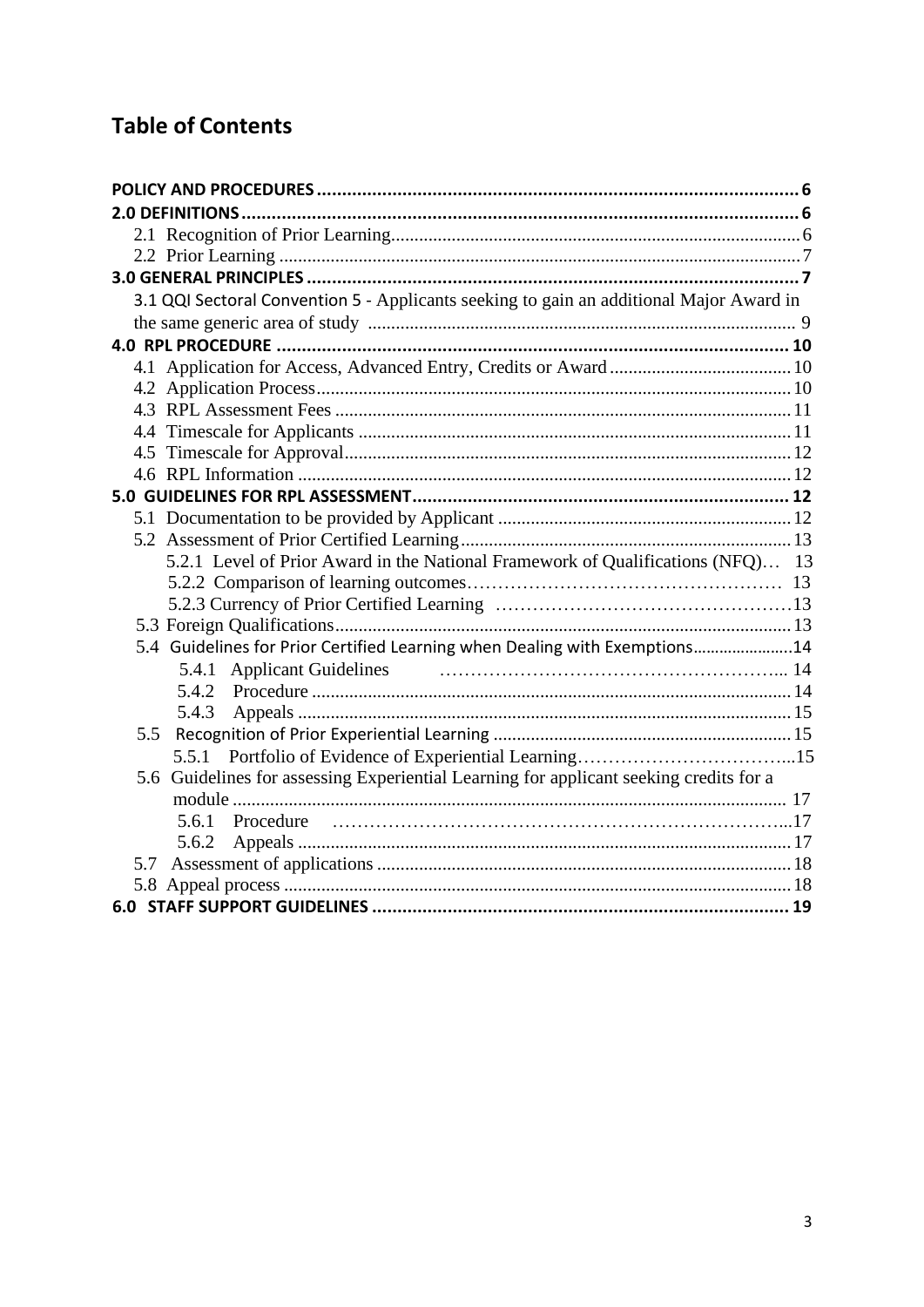## **APPENDICES**

- **APPENDIX 1: MODULE EXEMPTION APPLICATION PROCESS FOR PRIORCERTIFIED LEARNING**
- **APPENDIX 2: MODULE EXEMPTION FORM FOR PRIOR CERTIFIED LEARNING**
- **APPENDIX 3: MODULE EXEMPTION APPLICATION PROCESS FOR PRIOR EXPERIENTIAL LEARNING**
- **APPENDIX 4: PRIOR CERTIFIED/EXPERIENTIAL LEARNING PROCESS FOR ACCESS/ADVANCED ENTRY APPLICATIONS**
- **APPENDIX 5: RPL PORTFOLIO ASSESSMENT REPORT**
- **APPENDIX 6: MODULE EXEMPTION FORM Prior Certified Learning) – BSc Medical Science**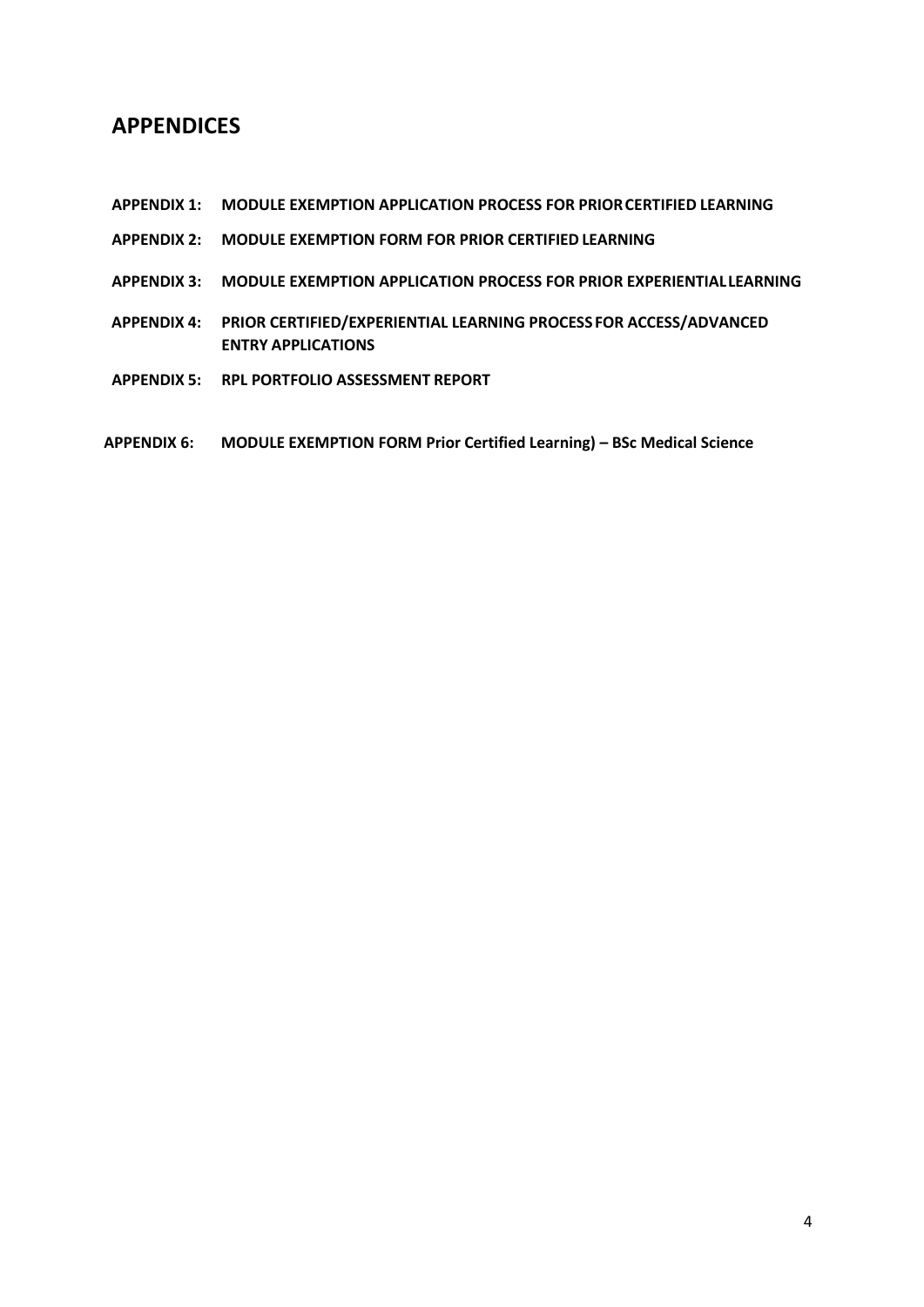## **ABBREVIATIONS**

- **ACCM** Accumulation of Credits and Certification of Modules
- **APEL** Accredited Prior Experiential Learning
- **APL** Accredited Prior Learning
- **CBA** Competency Based Assessment
- **ECTS** European Credit Transfer and Accumulation System<br> **NFQ** National Framework of Qualifications
- **National Framework of Qualifications**
- **QQI** Quality and Qualifications Ireland
- **RPL** Recognition of Prior Learning
- **RPEL** Recognition of Prior Experiential Learning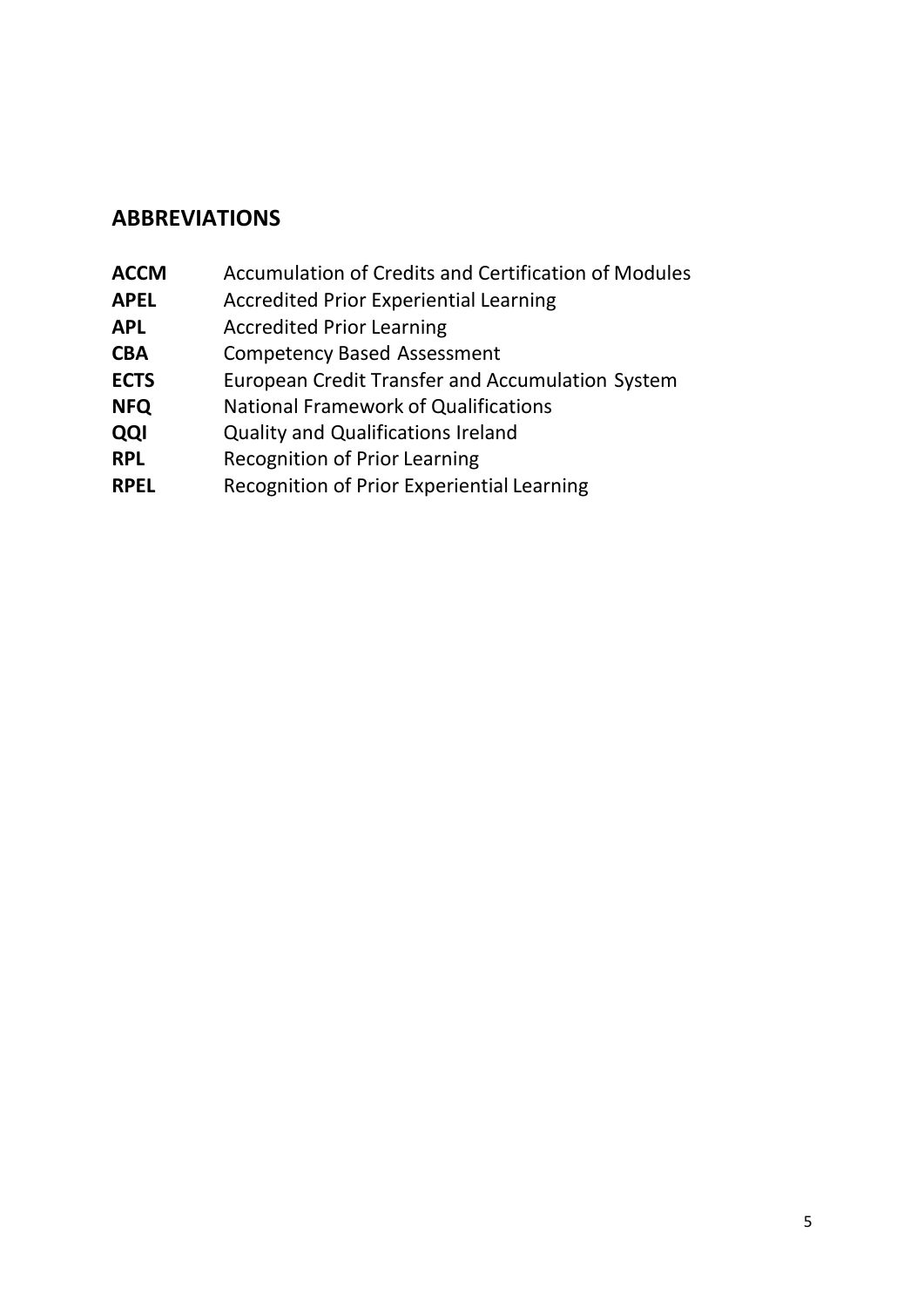## <span id="page-5-0"></span>**POLICY AND PROCEDURES**

#### **1.0 INTRODUCTION**

Recognition of Prior Learning (RPL) is an important element of European Union (EU) policy for widening access to qualifications and supporting lifelong learning<sup>1</sup>. The Irish government, together with its European partners, has made a commitment to support RPL. Recognition of Prior Learning (RPL) is critical to the development of an accessible, education and training system, and is a key foundation for lifelong learning policies encouraging people of all ages to participate in learning pathways while attributing value to all of their relevant learning. RPL, therefore, has a potential role to play in meeting individual, societal, and national needs; as an instrument for providing people with access to education, training, and formal qualifications and helping to meet more efficiently, rapidly changing requirements of the workplace within a competitive global economy<sup>2</sup>.

The purpose of RPL is to expand access to programmes and formal qualifications, and to reduce the time and cost of programmes for people who already possess some of the knowledge, skill and competence which a programme seeks to develop. RPL can be used to gain access or advanced entry to a programme leading to a full award, gain credit and exemptions from parts of a programme of study and, in exceptional cases, eligibility for a full award.

#### <span id="page-5-1"></span>**2.1 DEFINITIONS**

## <span id="page-5-2"></span>**2.2 Recognition of Prior Learning**

Recognition of Prior Learning is defined as a process whereby prior learning is given a value (European Commission, 2008; NQAI, 2005; OECD, 2004). RPL can operate to provide recognition for advanced entry and non-standard admissions to educational pathways and is also used to award credit for elements within programmes.

Cooper and Harris refer to RPL as "a specialised pedagogic practice that provides tools for navigating access to new learning opportunities" (p. 447, Cooper and Harris, 2013). The European Inventory on validation of non-formal and informal learning Country Report Ireland (2014), defines RPLas;

"RPL incorporates prior formal, informal and non-formal learning and that which is validated within the context of a specified destination award from level one to ten on the national framework of qualifications" (p. 3, European Commission, Cedefop, ICF International; 2014).

<sup>1</sup>European guidelines for validating non-formal and informal learning are written for individuals and institutions responsible for the initiation, development, implementation and operation of validation arrangements. <http://www.cedefop.europa.eu/en/publications-and-resources/publications/3073> <sup>2</sup>A current overview of Recognition of Prior Learning (RPL) in Irish Higher Education - National Forum for the Enhancement of Teaching and Learning, Published 2015. [http://www.teachingandlearning.ie/wp](http://www.teachingandlearning.ie/wp-content/uploads/2015/11/Project-2.pdf)[content/uploads/2015/11/Project-2.pdf](http://www.teachingandlearning.ie/wp-content/uploads/2015/11/Project-2.pdf)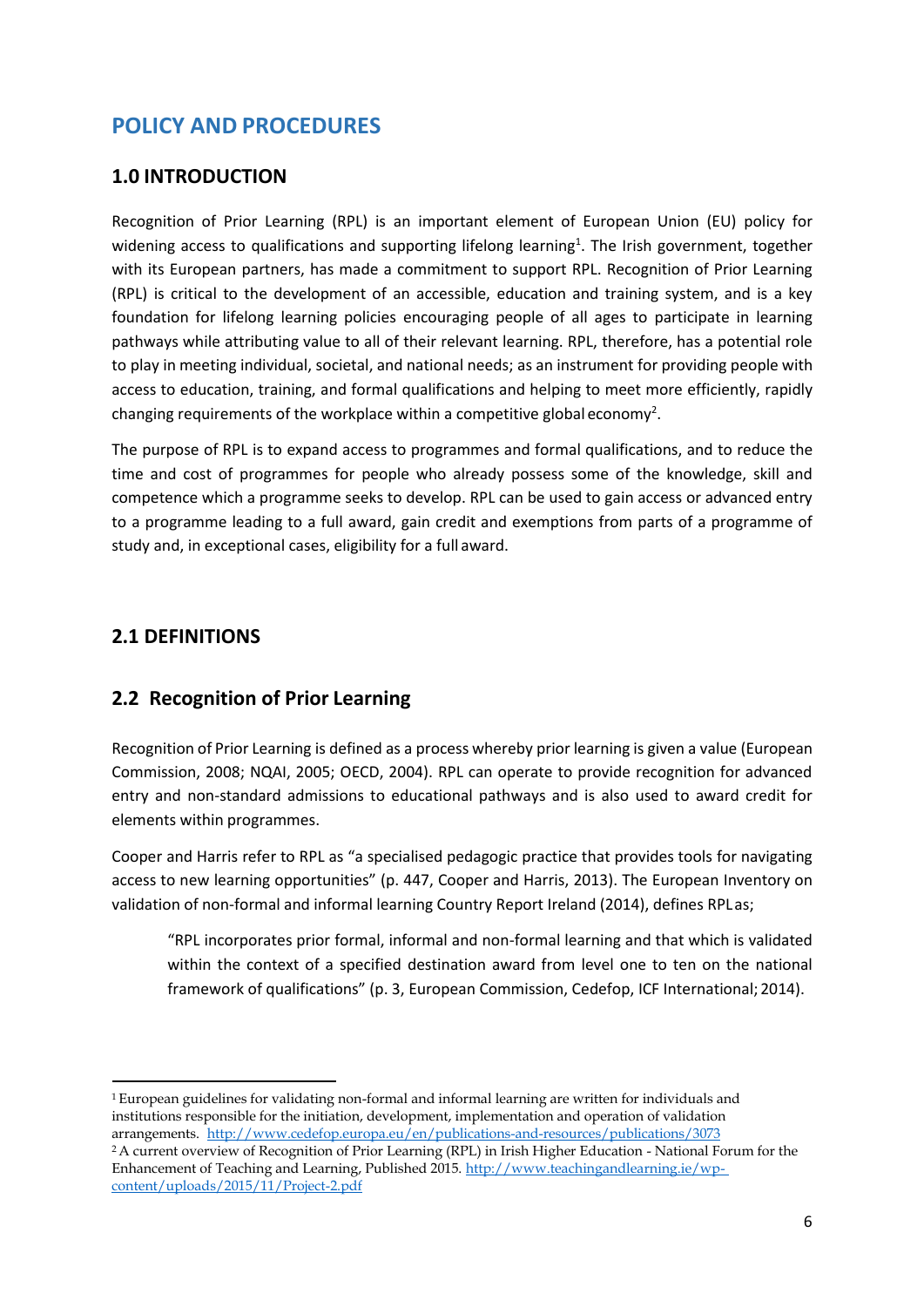## <span id="page-6-0"></span>**2.3 Prior Learning**

Prior Learning is learning which has taken place prior to an application for admission to a specific formal programme of study at GMIT or, in exceptional cases, an application for an award through RPL. It can be certified or experiential (non-certified), formal, informal and non-formal.

**Certified** Learning refersto learning which has been achieved through a formal programme and which has been formally assessed. For example learning that has already been accredited by an awarding body such as the Quality and Qualifications Ireland (QQI) or other state recognised universities, colleges/institutes. Prior certified learning can also include qualifications achievedabroad.

**Experiential** Learning refers to learning that has been achieved through paid work, through voluntary work, through life activities or through independent study, and which has not been formally assessed. For the purpose of this policy and procedure document, prior experiential learning refers to learning from work, private study (including MOOC's/online courses non-accredited and life activities) which is appropriate for submission for academic judgement and for recognition by the GMIT in relation to its awards.

**Formal Learning** refersto learning which has already attracted formal certification within an education system.

**Informal learning** refers to learning acquired through day to day activities which may be unplanned and unintentional.

**Non-formal learning** is learning which is acquired through planned activities but does not result in formal certification.

**Learning Outcomes** refer to standards of knowledge, skill and competence, what the learner knows and can do as a result of prior learning.

**Accumulation of Credits and Certification of Modules (ACCM)** is a procedure which enables learners to study at their own pace by building up credits for individual modules passed over time until sufficient credits are earned for a full qualification.

## <span id="page-6-1"></span>**3.1 GENERAL PRINCIPLES**

A major objective of the National Framework of Qualifications (NFQ) is to recognise all learning achievement. It supports the development of alternative pathways to qualifications or awards by promoting the Recognition of Prior Learning (RPL): learning that has already taken place and may or may not have been accredited. Formal identification and assessment of prior learning makes it possible for an individual to build on learning achieved and to be formally rewarded forit.

GMIT is committed to the principles of transparency, equity and fairness in RPL and to the principle of valuing all learning regardless of the mode or place of its acquisition. In this regard RPL is fully embedded in GMIT's Academic Quality Assurance Policy and Procedures.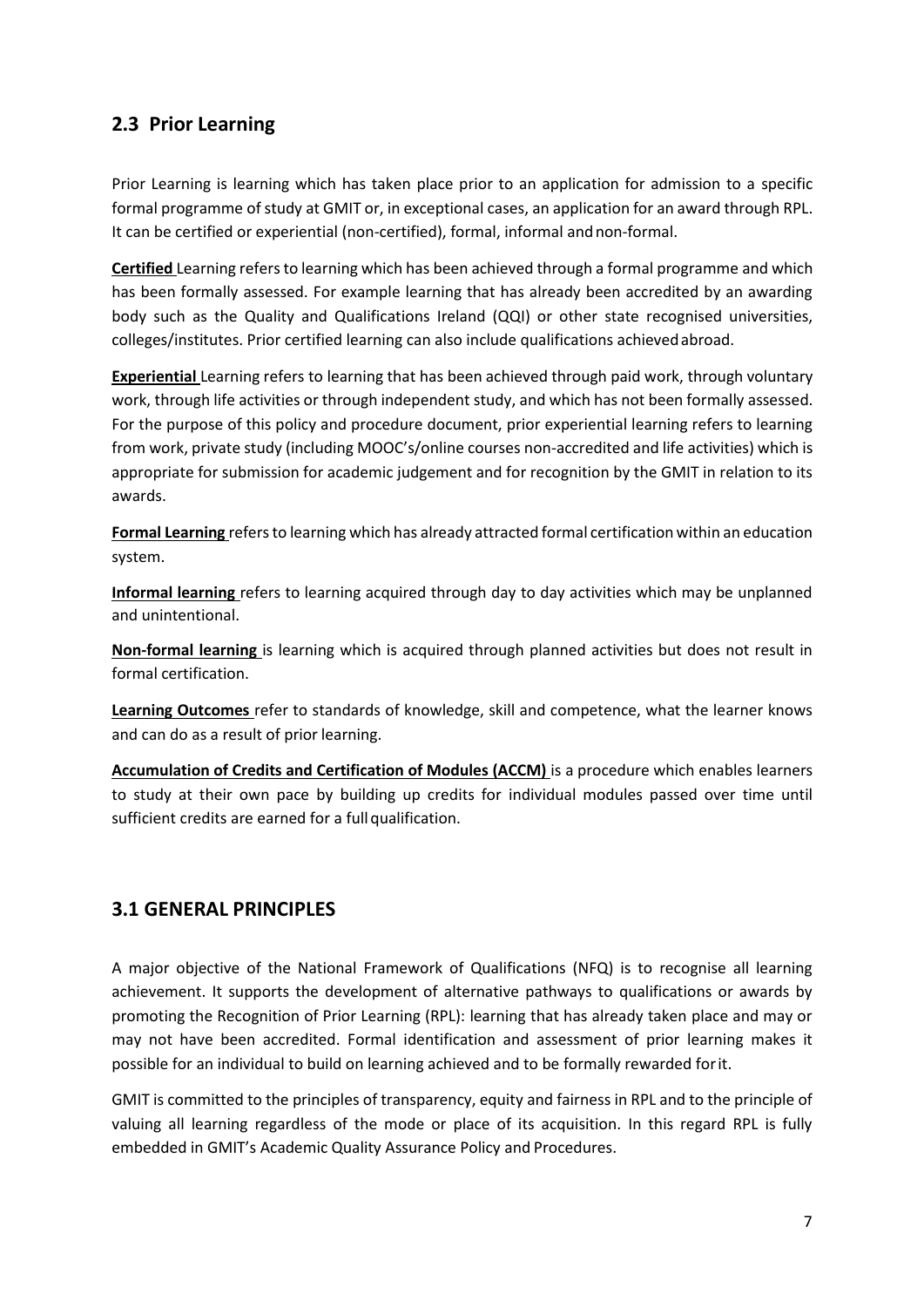Recognition of Prior Learning may be used to:

- (i) gain access or advanced entry to a programme at Stage 2 or higher, subject to available places. (Stage 1 entry through CAO)
- (ii) gain credits and exemptions from programme modules after admission
- (iii) in award years RPL will be considered, to a 50% maximum (30 credits)

This policy and procedure outlines how a learner may apply for and obtain, if appropriate, ECTS (European Credit Transfer System) credits for prior learning. The definition of credit in this instance is the award of a grade for learning in the context of the relevant programme schedule. Credits will only be granted for modules on a programme that leads to an award. A learner may apply for credits at all stages of a programme. In exceptional cases and on the proposal of the Registrar and approval of Academic Council, RPL may be used to gain a full award. Where a learner applies to gain an additional Major Award in the same generic area of study, QQI Sectoral Convention 5 applies.

Formal Assessment for RPL is an academic activity and will be performed by staff competent in the process. Assessors will be required to have completed the RPL online training programme at [www.cpdlearnonline.ie a](http://www.cpdlearnonline.ie/)nd gain the RPL Digital Badge or the RPL Assessors Level 9 10 credit module in GMIT. External advice from professional/regulatory bodies may be sought when appropriate to specific programmes and fields of practice.

Potential students should enter into a formal programme of study at a level appropriate to their prior learning and qualifications. The applicant is responsible for compiling the portfolio of evidence in compliance with institute policy and guidelines. Academic standards must be maintained in the RPL process. Credit for learning can be given only once.

If the module is one which contributes to the award classification, prior learning achievement must be graded in order for the award to be classified. Otherwise, an unclassified award should be made (QQI, 2013<sup>3</sup>). Where the module does not contribute to the award classification, the prior learning achievement does not need to be graded (QQI, 2013<sup>4</sup>).

<sup>&</sup>lt;sup>3</sup> [https://www.qqi.ie/Publications/Publications/Assessment\\_and\\_Standards%20Revised%202013.pdf](https://www.qqi.ie/Publications/Publications/Assessment_and_Standards%20Revised%202013.pdf)

<sup>&</sup>lt;sup>4</sup> [https://www.qqi.ie/Publications/Publications/Assessment\\_and\\_Standards%20Revised%202013.pdf](https://www.qqi.ie/Publications/Publications/Assessment_and_Standards%20Revised%202013.pdf)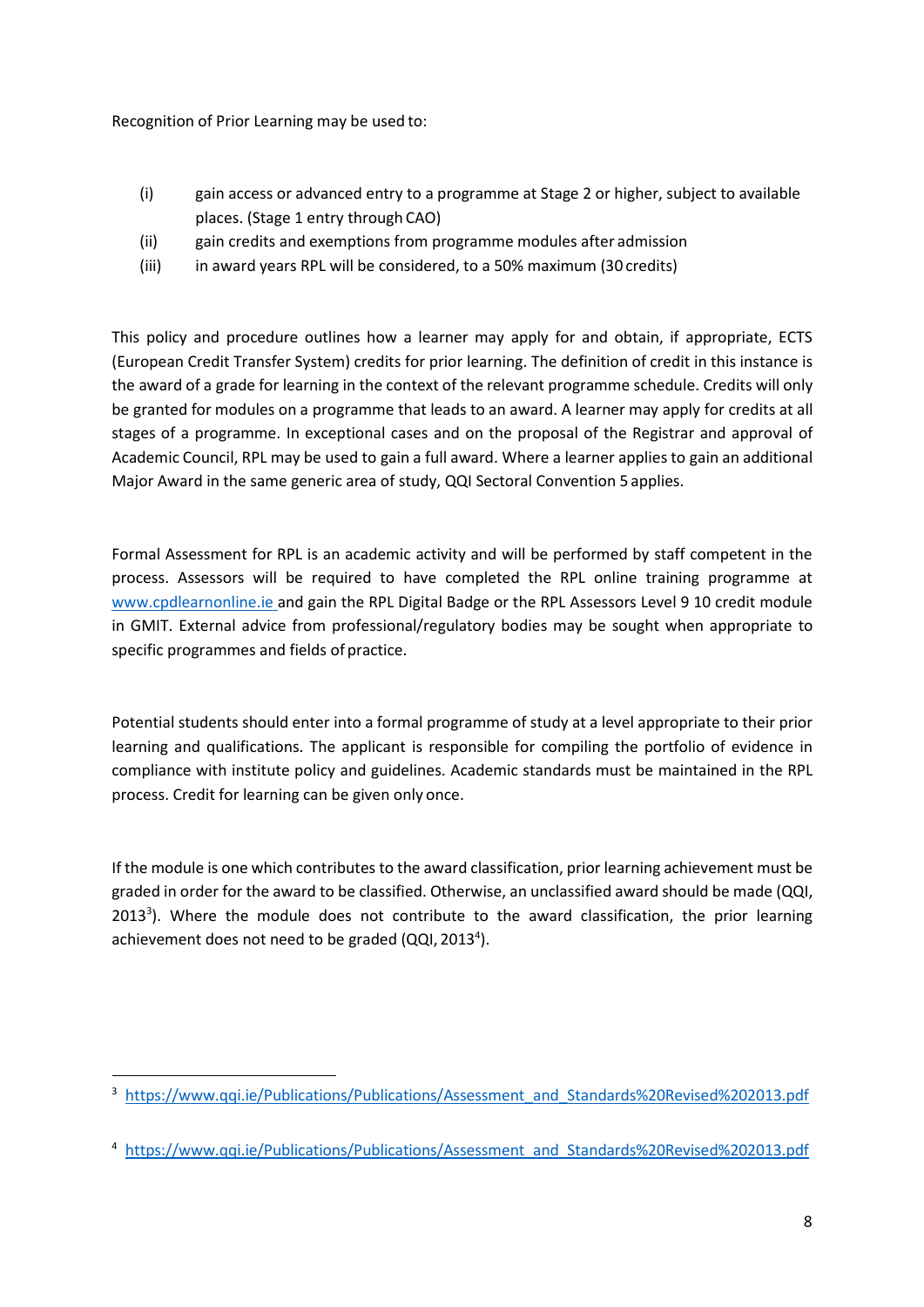## <span id="page-8-0"></span>**3.2 QQI Sectoral Convention 5 - Applicants seeking to gain an additional**  Major Award in the same generic area of study.

Sectoral Convention 5 on Post-award Achievement required for an additional major award at the same level states that, subject to the following conditions, a graduate holding a higher education and training award may present for and, if successful, achieve a further major award at the same level within the same generic area of study. This must involve the attainment of new learning outcomes (i.e. post-award achievement). If the area of specialisation of the post-award achievement is not substantially different, and/or if the associated credit is insufficient for granting a new major award, the applicant may be granted a minor, special-purpose or supplemental award or a Single Subject Certificate (issued by a recognised institution of the Council or byQQI).

The following table sets out the minimum volume of newly certified learning required of a candidate who is seeking to qualify for an additional major award at the same level within the same generic area of study. Note that repeating learning that is substantially equivalent to previously certified learning is not included in the calculation of post-award credit.

| <b>Award currently held</b>   | <b>Additional award sought</b>       | <b>Post-award credit for</b><br>newly certified learning            |
|-------------------------------|--------------------------------------|---------------------------------------------------------------------|
| <b>Higher Certificate</b>     | <b>Higher Certificate</b>            | A minimum of 60 credits at<br>level 6                               |
| Ordinary Bachelor's<br>Degree | <b>Ordinary Bachelor's</b><br>Degree | A minimum of 60 credits at<br>level 7                               |
| Honours Bachelor's<br>Degree  | Honours Bachelor's<br>Degree         | A minimum of 120 credits,<br>at least 60 of which are at<br>level 8 |
| Master's Degree               | Master's Degree                      | A complete programme                                                |

## **Table 1.0 Post Award Credit for newly certified Learning**

The relevant QQI sectoral convention 5 can be found at the following link: [https://www.qqi.ie/Publications/Publications/Assessment\\_and\\_Standards%20Revised%202](https://www.qqi.ie/Publications/Publications/Assessment_and_Standards%20Revised%202013.pdf) [013.pdf](https://www.qqi.ie/Publications/Publications/Assessment_and_Standards%20Revised%202013.pdf) )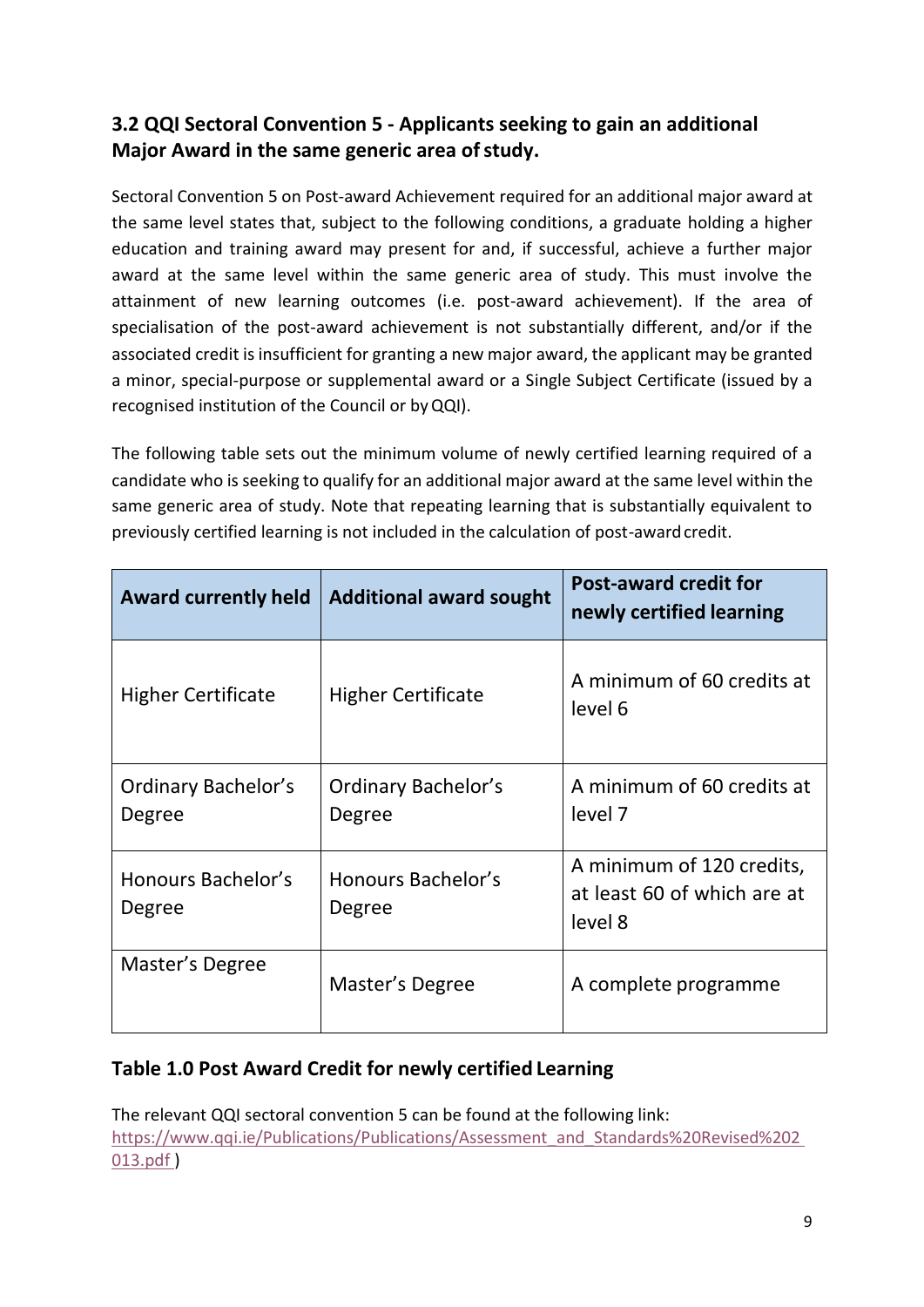## <span id="page-9-0"></span>4.0 RPL PROCEDURE

## <span id="page-9-1"></span>**4.1 Application for Access, Advanced Entry, Credits or Award**

The RPL procedure involves a process whereby a learner's prior learning is assessed against the learning outcomes of existing Institute modules or programme stage(s) or against the NFQ level descriptors.

## <span id="page-9-2"></span>**4.2 Application Process**

The first point of contact for the applicant is the Admissions Office in GMIT. The RPL candidate will review the course options available to them and then select a course they are interested in applying for. The candidate is then required to **complete the institute Direct Application Form**, which is submitted to the Admissions Office and will then be reviewed by the relevant Head of Department. If the candidate requires RPL assessment they will be directed to consult with the Head of Department who will nominate a RPL mentor and assessor (or two assessors) and direct the candidate to the website [www.myexperience.ie .](http://www.myexperience.ie/) The RPL institute mentor/assessor will then guide the candidate on the evidence they need to provide in their RPL e-Portfolio application at [www.rplportfolio.ie](http://www.rplportfolio.ie/).



**Figure 1.0 Procedure for RPL application and assessment**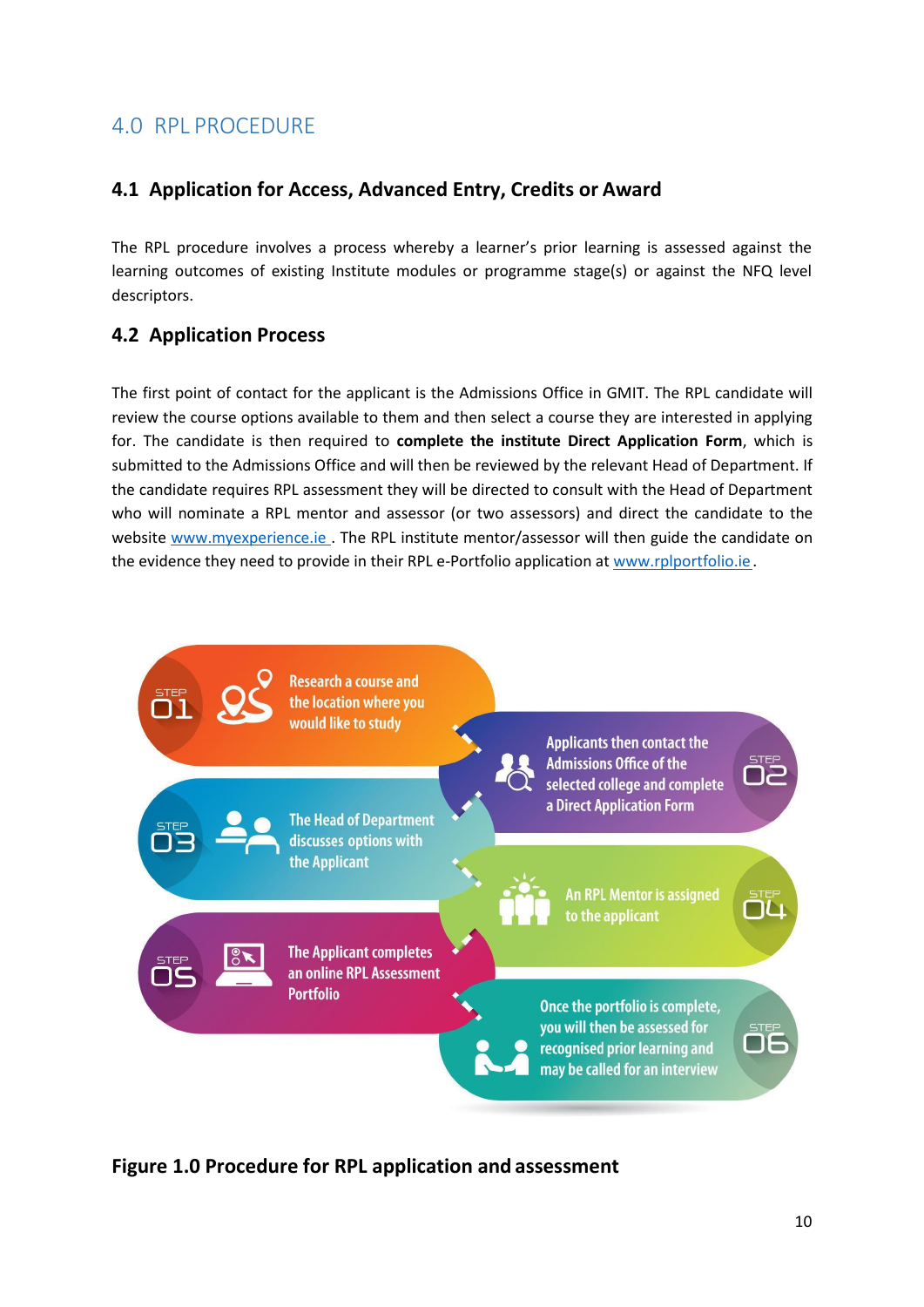The onus is on the RPL applicant to provide evidence of learning. Credit may be granted based on documented evidence that an applicant has met the Programme Learning Outcomes or, in the case of a Module exemption application, the Module Learning Outcomes. Recognition of Prior Learning will normally be given for complete modules only.

This evidence should be submitted through the GMIT RPL online assessment tool at [www.rplportfolio.ie](http://www.rplportfolio.ie/) .

#### **Evidence may include:**

- Evidence that the learner has already completed an accredited process of learning, within the NFQ framework, that has allowed them to achieve the learning outcomes of specified Institute modules or programme stage(s).
- Evidence that the learner has already completed an accredited process of learning, outside the NFQ framework, that has allowed them to achieve the learning outcomes of specified Institute modules or programme stage(s).
- Evidence that the learner has demonstrated, through completion of the requisite portfolio, that they have achieved the learning outcomes of specified Institute modules or programme stage(s) through prior experiential learning.
- Evidence that the learner has demonstrated, through successful completion of a challenge exam or other assessment method, that they have achieved the learning outcomes of specified Institute modules.

## <span id="page-10-0"></span>**4.3 RPL Assessment Fees**

Please refer to www.gmit.ie\_or [www.myexperience.ie f](http://www.myexperience.ie/)or Fee Schedule.

## <span id="page-10-1"></span>**4.4 Timescale for Applicants**

In order to allow for timely processing and assessment of RPL applications, all completed applications for advanced entry or module exemptions/credits must be made by the followingdeadlines:

**Module exemptions applications:** These applicationsshould be lodged within 10 working days of the module commencement (deviations from this norm should be considered for students new to the Institute, particularly in Semester 1). Please refer to Appendices 2 and 3 for the relevant form and process.

**Advanced entry/access applications:** Evidence Submission date via ePortfolio assessment tool is open all year at **WWW.myexperience.ie**. However candidates seeking RPL for advanced entry to a programme of study starting September 1<sup>st</sup>, must complete the GMIT direct application form and submit their GMIT RPL ePortfolio application for assessment online, by April  $1<sup>st</sup>$  annually at [www.rplportfolio.ie](http://www.rplportfolio.ie/) .

The dates indicated above may only be varied in exceptional circumstances, with the Registrar's approval.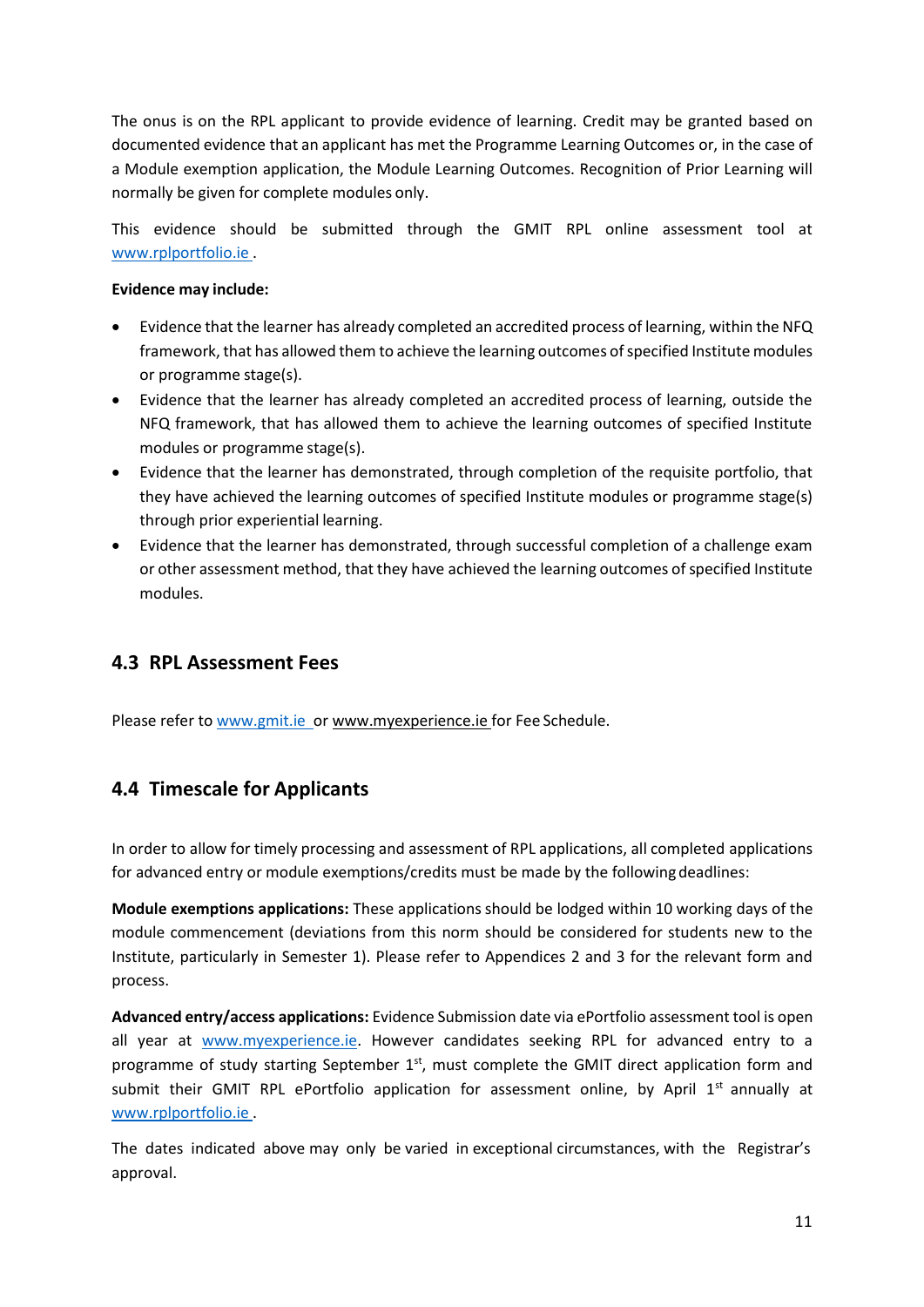## <span id="page-11-0"></span>**4.5 Timescale for Approval**

The Institute will, within reason and provided that all relevant supporting documentation has been provided and all procedural matters adhered to by the applicant, undertake to resolve the application (not including appeal procedures) prior to the commencement of the relevant teaching period.

## <span id="page-11-1"></span>**4.6 RPL Information**

All learners will be provided with appropriate information in relation to the procedure for RPL on their acceptance of a place on a programme of study at the Institute.

All potential applicants will be provided with appropriate information in relation to the procedure for RPL on the GMIT RPL website (www.myexperience.ie). Information on RPL procedures is available on the GMIT website, the RPL [www.myexperience.ie w](http://www.myexperience.ie/)ebsite, GMIT Prospectus and in the Student Services Handbook. In addition, the online staff training course on RPL is available at [www.cpdlearnonline.ie](http://www.cpdlearnonline.ie/) .

Where appropriate the Institute will provide relevant information to learners and others on other occasions.

## <span id="page-11-2"></span>**5.0 GUIDELINES FOR RPL ASSESSMENT**

## <span id="page-11-3"></span>**5.1 Documentation to be provided by Applicant**

It is the applicant's sole responsibility to provide adequate documentation, in a timely manner, to allow for assessment of their application and decisions to be made. Information on this process is available on [www.myexperience.ie.](http://www.myexperience.ie/)

The documentation for RPL will involve completion of a the ePortfolio at www.rplportfolio.ie. The portfolio is intended to facilitate the applicant to demonstrate how their prior experiential learning matches the learning outcomes of specific Institute modules or programme stage(s).

Documentation required on the RPL ePortfolio application for an assessment will typically include a full transcript of certified results of programmes of study, module descriptors and programme descriptors. An RPL applicant may be required to provide furtherinformation orto attend an interview in order to supplement or verify documentary evidence.

Completion of the ePortfolio may require provision of relevant additional documents; attendance at workshops; interviews or other events; completion of items of assessment; or compliance with such other processes as may be determined by the Institute RPL Assessor(s). Please refer to Table 2.0 for further information.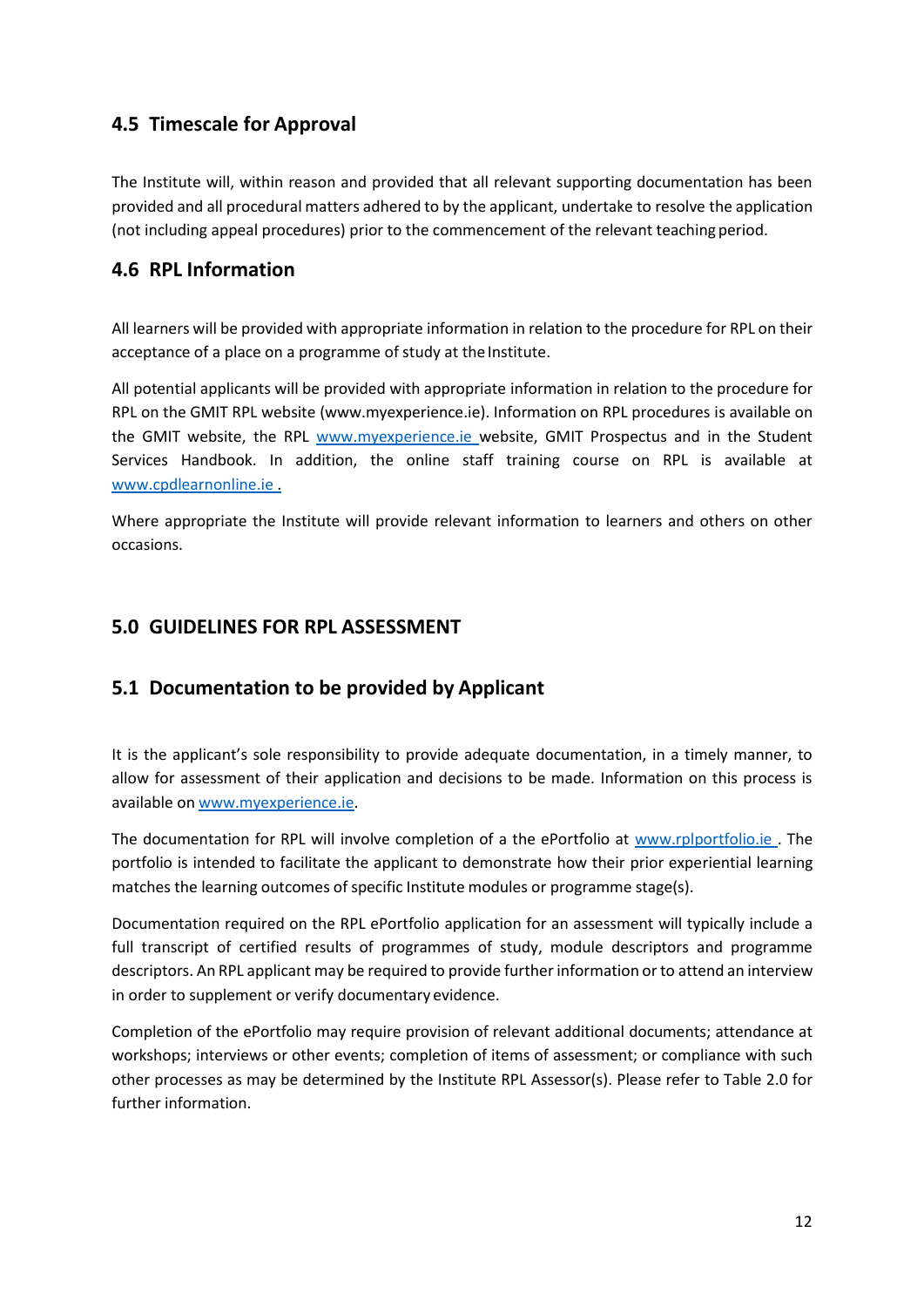## <span id="page-12-0"></span>**5.2 Assessment of Prior Certified Learning**

When an applicant presents prior certified learning in order to gain access, advanced entry, exemption(s) or a full award, the assessor (identified by Head of Department) will base her/his decision on the level of the prior learning, the learning outcomes achieved and the currency of the prior learning as outlined below.

#### <span id="page-12-1"></span>**5.2.1 Level of Prior Award in the National Framework of Qualifications(NFQ)**

The NFQ was introduced in 2003 as a system of 10 Levels. The 10 Levels capture all learning, from the very initial stages of level 1 to the most advanced learning of level 10. In the case of exemption applications, the prior certified learning which the applicant is basing her/his exemption on must be at the same level or at a higher level in the framework that the level the applicant is seeking the exemption in. The process of recognising prior learning should maintain the standards of the National Framework of Qualifications and its awards.

#### <span id="page-12-2"></span>**5.2.2 Comparison of learning outcomes**

The RPL assessor should compare the learning outcomes of the prior certified learning to the learning outcomes of the module(s)/programme the applicant is seeking the exemption(s) in. If the assessor believes the learning outcomes are sufficiently similar, then an exemption may be awarded. It is at the discretion of the assessor to decide what is sufficiently similar.

#### <span id="page-12-3"></span>**5.2.3 Currency of Prior Certified Learning**

The Prior Certified Learning must have been achieved in a comparatively appropriate time frame. In some instances this may be in the last 3 years, 5 years or 10 years dependent on the learning achieved, for example IT/Computing learning 10 years ago is of limited benefit today on a current programme, however Psychology outcomes may be more timeless.

## <span id="page-12-4"></span>**5.3 Foreign Qualifications**

Applicants seeking RPL for foreign qualifications should contact Qualifications Recognition to have their qualifications aligned with the appropriate Irish qualification. Qualifications Recognition is the QQI body responsible for the recognition of foreign qualifications. Note, it can take up to six months for an applicant to have their foreign qualification recognised through thismechanism.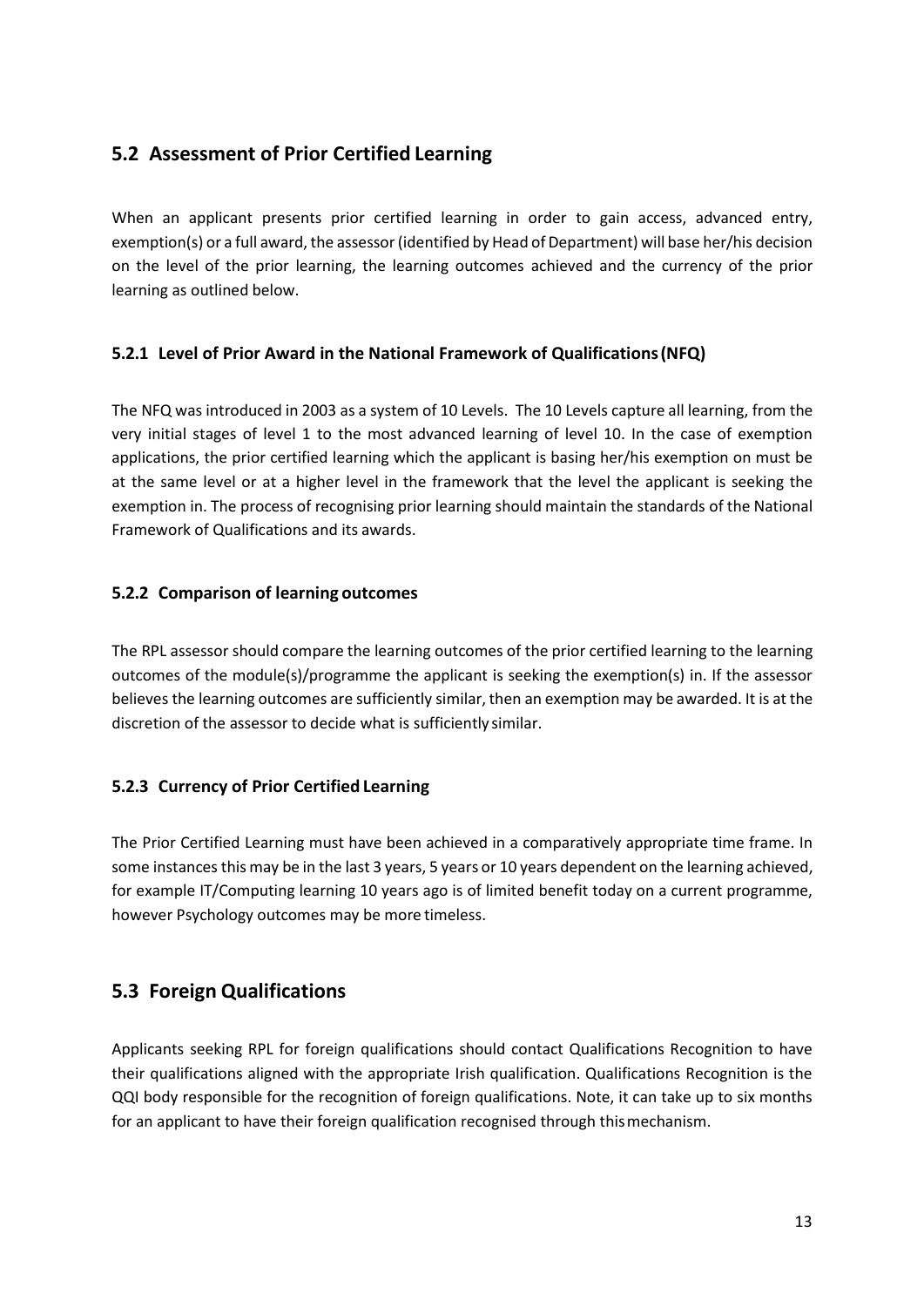## **5.4 Guidelines for Prior Certified Learning when dealing withexemptions**

#### <span id="page-13-0"></span>**5.4.1 Applicant Guidelines**

Prior certified learning may entitle the candidate to module exemptions on a programme, not credits. As this certified learning has already received credit, the applicant does not receive credits for it again, but recognition in the form of exemptions. Candidates may be liable for fees in respect of the exempted module.

It is the applicant's responsibility to apply for the RPL. Applicants must submit their application on the Module Exemption application form (see Appendix 2). This form must be completed and submitted to the relevant Head of Department a minimum of 10 working days of module commencement. Deviations from this norm should be considered for students new to the Institute, particularly in Semester 1. Applicants should include certificates, results, programme details and where possible learning outcomes of modules completed (see Appendix 1).

Applicants must continue to attend class until a decision has been made (and written confirmation received) on whether the exemption was granted or not.

#### <span id="page-13-1"></span>**5.4.2 Procedure**

The Head of Department (HoD) will identify two personnel - a mentor and assessor or two assessors who will review the RPL application. A mentor is someone who has the expertise to advise and counsel the applicant on the RPL process. An assessor must be a person qualified to deliver and assess the module/s and should have completed the RPL online training programme or Level 9 RPL Assessors 10 credit module at GMIT (see [www.cpdlearnonline.ie\)](http://www.cpdlearnonline.ie/).

The assessor/s should notify the Head of Department of the decision regarding the RPL application within 5 working days of receipt of the application. Assessors have the right to recommend that exemptions be granted with conditions / recommendations (e.g. certain research is carried out, attendance at certain workshops etc.) The assessor should complete the RPL Assessment Report for Module exemptions (see Appendix 5) and submit to the relevant Head of Department. Two signatures are required on the RPL Assessment Report, from either two assessors or a mentor and assessor. The Head of Department may sign off on the decision through [www.rplportfolio.ie a](http://www.rplportfolio.ie/)ssessmenttool.

The documentation submitted by the applicant (module exemption application form, certificates, examination result etc.) together with the recommendation of the assessor must be kept for the normal period specified for retaining archived RPL assessment documents. When Prior Certified Learning is accepted as the basis for granting an exemption on a programme of study, further application using the same learning for the granting of further exemptions in the same programme will normally not be considered.

Some programmes may have a limit to the extent of exemptions allowed due to accreditation/professional body requirements or other regulations.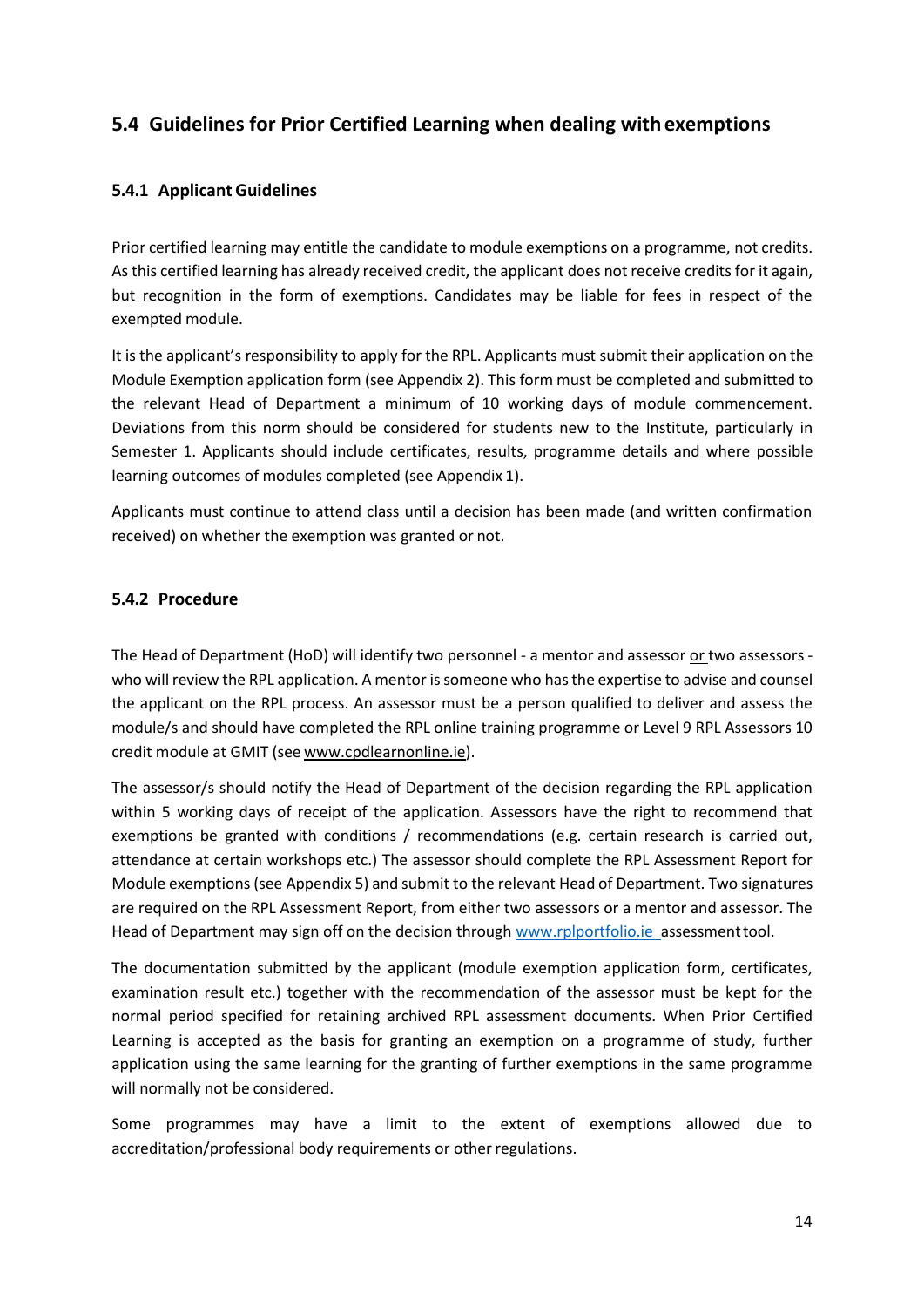#### <span id="page-14-0"></span>**5.4.3 Appeals**

The applicant has a right to appeal the decision. An appeal should be made in writing to the Registrar within 7 working days of the initial decision. There will be a cost associated with the appeal. This cost will be determined by the Registrar on an annual basis. The appeal will be considered by the Registrar or a nominee and their decision isfinal.

## <span id="page-14-1"></span>**5.5. Recognition of Prior Experiential Learning**

Recognition of Prior Experiential Learning (RPEL) may be used for access, advanced entry, exemption from a module or credits and full award for learning from experience. The process for Module exemptions is outlined in Appendix 3. The process for Access and Advanced Entry is outlined in Appendix 4.

The candidate must demonstrate that the equivalent learning has been achieved by producing a Portfolio of Evidence at [www.rplportfolio.ie.](http://www.rplportfolio.ie/) The ePortfolio must be written in such a way that the matching of the knowledge, skills and competencies of the programme or module learning outcomes to the prior experiential learning is clearly demonstrated.

Other assessment tools such as exam assessment assignment, interview or observation can also be used to assess prior experiential learning. As a general principle, credit is given for learning, not for experience per se.

#### **5.5.1 Portfolio of Evidence of Experiential Learning**

The evidence the applicant has to submit will be based on the learning outcomes of the modules/programme she/he seeks RPEL for. Table 2.0 will help Applicants to understand the **types of evidence** of prior learning that might be used to seek access, advanced entry, exemption from a module or module credits on a programme or a full award.

The applicant may be required to provide verification from previous or current employers that the learning stated has been achieved by the applicant. As part of the assessment, the assessor may interview the applicant.

When assessing portfolios, it is important to consider the currency of the prior learning. It must be achieved within a suitable time frame – for example within the last ten years(depending on the nature of the learning achieved).

Please note that an RPL applicant may use the same evidence for more than one learningoutcome, when completing their RPL portfolio for assessment.

Please refer to Table 2.0 for examples of types of evidence.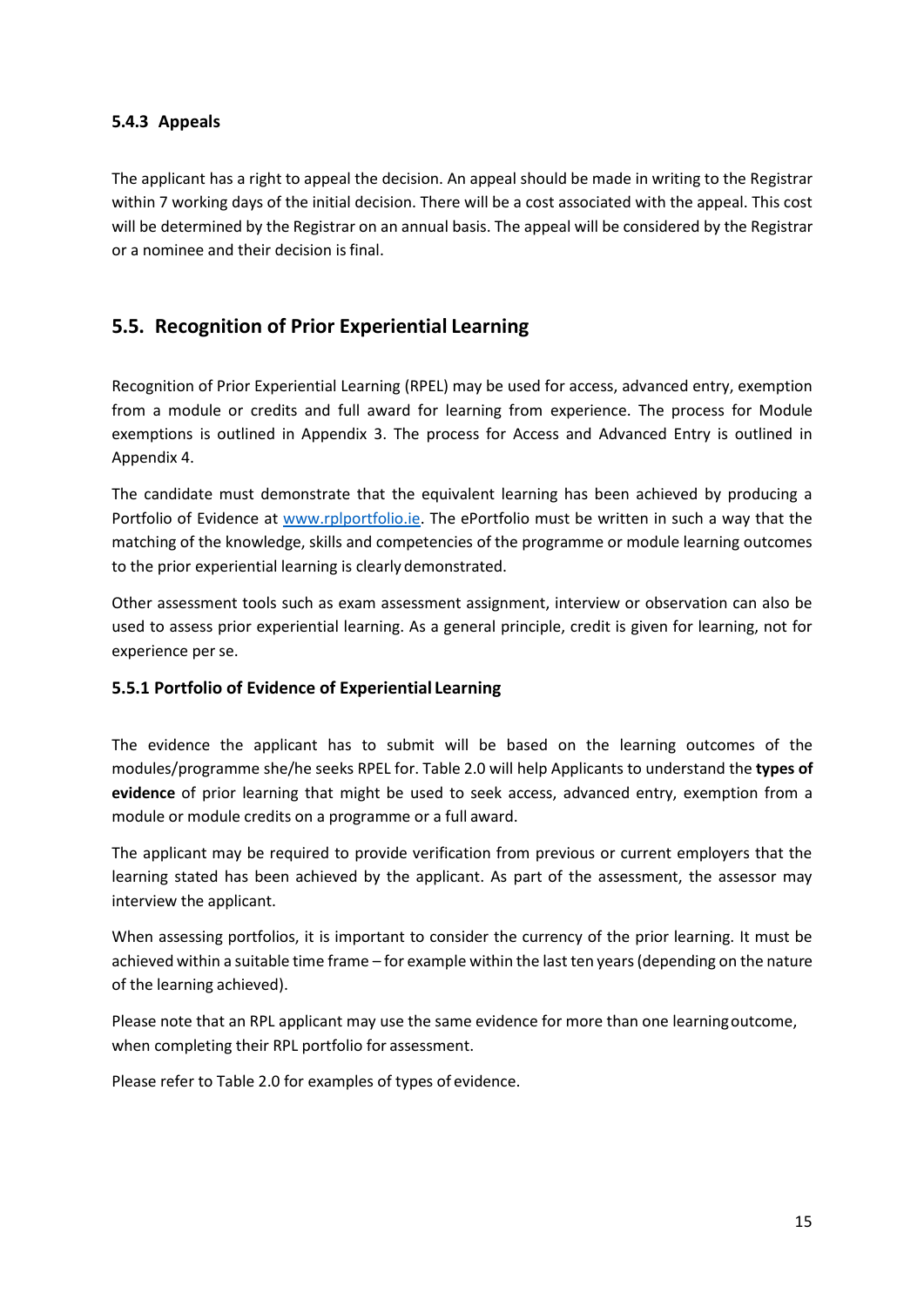| <b>Types of RPL evidence</b>               | <b>Explanation</b>                                                                                                                             | <b>Examples of evidence</b>                                                                                        |  |
|--------------------------------------------|------------------------------------------------------------------------------------------------------------------------------------------------|--------------------------------------------------------------------------------------------------------------------|--|
| <b>Formal learning</b>                     | Courses which were formally<br>organised and assessed.                                                                                         | <b>Official Certificates</b><br><b>Official Transcripts of results</b><br>Syllabi<br>Research reports/thesis       |  |
| <b>Non-formal learning</b>                 | Training events which were<br>organised but did not<br>necessarily have assessment.                                                            | Descriptions of courses<br>Certificates of attendance<br>Samples of materials                                      |  |
| Informal learning/self<br>managed learning | Learning you achieved that<br>was not organised by others                                                                                      | Published work<br>Voluntary activities<br>Self-study schemes<br><b>Relevant Recreational</b><br>activities/hobbies |  |
| Work history and job<br>descriptions       | Aspects of your paid and<br>voluntary work that are<br>relevant to the module                                                                  | Job descriptions<br>Responsibilities<br><b>Curriculum Vitae</b><br>Professional accreditations/licences            |  |
| Samples of work                            | If there is physical evidence<br>of your prior learning other<br>than certificates etc                                                         | Reports, Project plans<br>Designs, Photographs<br>Completed documents                                              |  |
| <b>Reports from</b><br>employers/managers  | If there is no tangible<br>evidence of your learning it<br>may be possible to arrange<br>verification from third<br>parties/employers/managers | Letters of verification<br>References<br><b>Records from HR Departments</b>                                        |  |

## **Table 2.0 Types of RPL Evidence**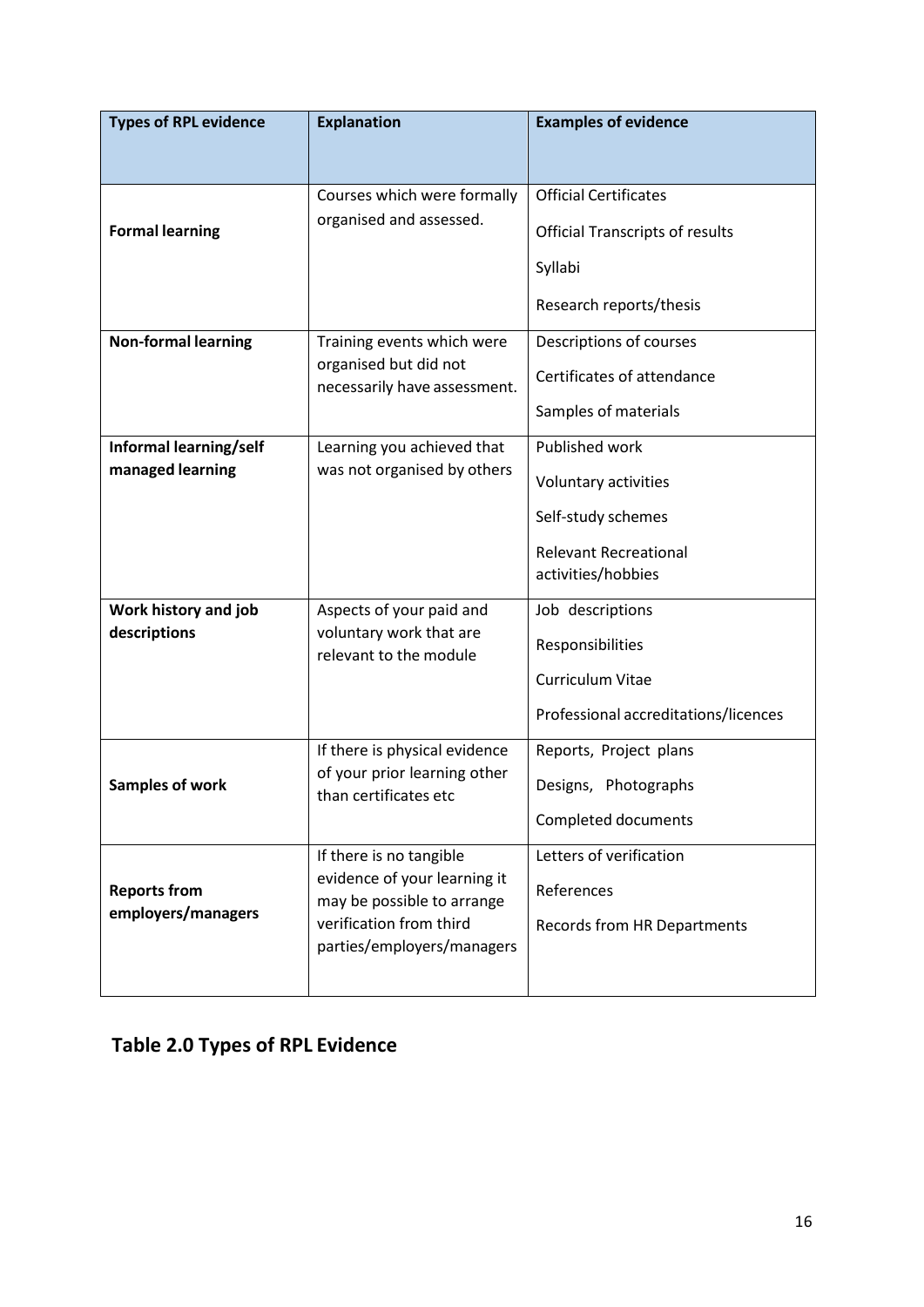## <span id="page-16-0"></span>**5.6. Guidelines for assessing Experiential Learning for applicantseeking credits for a module**

It is the applicant's responsibility to make the application for RPEL. Applications are made to the Head of Department as outlined in Appendix 3. The completed RPL portfolio application must be submitted on [www.rplportfolio.ie a](http://www.rplportfolio.ie/) minimum of 10 working days before the module commencement to allow adequate time for assessment.

The documentation submitted by the applicant on [www.rplportfolio.ie t](http://www.rplportfolio.ie/)ogether with the recommendation of the assessor must be kept for the normal period specified for retaining archived assessment documents. Portfolios of evidence should go through the same quality assurance procedures as exams/assignments submitted by applicants completing the programme in the conventional manner.

Submission of a portfolio does not guarantee that the applicant gains credits.

#### <span id="page-16-1"></span>**5.6.1 Procedure**

The Head of Department will appoint an assessor/s, usually the module leader, who should make a decision regarding the RPL application within 10 working days of receiving RPEL portfolio. Applicants are expected to attend class until they receive written verification from the lecturer /Head of Department.

The ePortfolio is assessed and graded (if required) by the assessor/s appointed by the Head of Department. If a grade is required for the module, assessors have the right to recommend that credits be granted with conditions e.g. certain research is carried out, attendance at particular workshops etc.

If required, applicants should receive a grade for their portfolio of evidence which carries equal weight to modules taken in the conventional method. Assessors must satisfy themselves that the assessment methods used to determine the standard of the experiential learning gained are equivalent to the appropriate level of learning required.

The assessor/s should complete the RPL Assessment Report (see Appendix 5) and submit to the relevant Head of Department. The Head of Department signs off on the decision through the [www.rplportfolio.ie a](http://www.rplportfolio.ie/)ssessment tool.

#### <span id="page-16-2"></span>**5.6.2 Appeals**

The applicant has a right to appeal. The appeal should be made in writing to the Registrar within 7 working days of the initial decision. There will be a cost associated with the appeal. The cost of appeal will be determined by Registrar on an annual basis. The appeal will be considered by the Registrar or a nominee and the decision is final.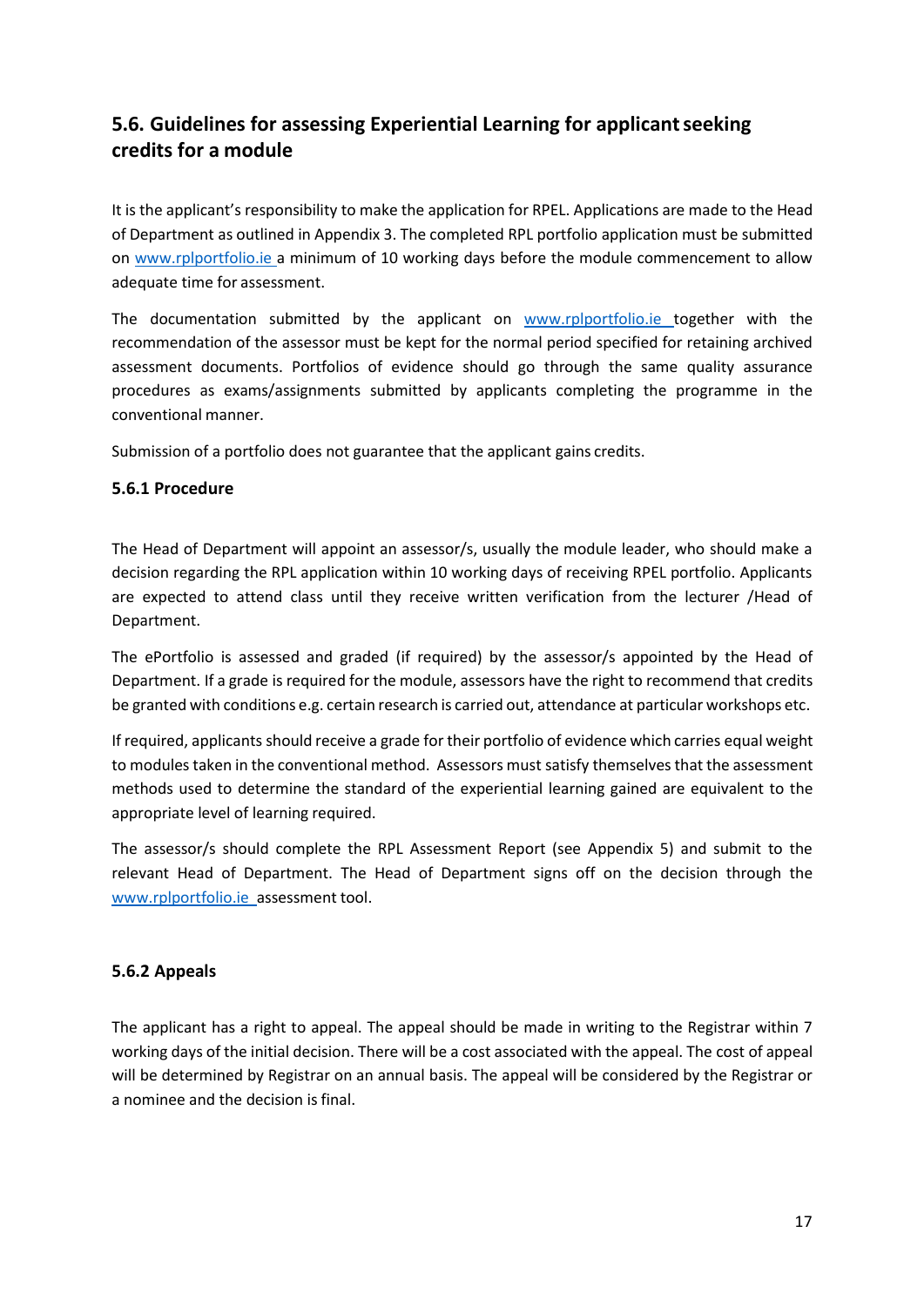## <span id="page-17-0"></span>**5.7. Assessment of applications**

The portfolio of evidence submitted on [www.rplportfolio.ie](http://www.rplportfolio.ie/) must be presented in such a way that the matching of the knowledge, skills and competencies of the module learning outcomes to the prior learning is clearly demonstrated.

Assessors must satisfy themselves that the learning gained matches the minimum standard of the learning outcomes on the module for which exemption is being sought.

Assessors may recommend an exemption is granted with conditions, e.g. that certain additional learning is undertaken by the applicant prior to commencing the programme.

The assessor/s must complete and sign off the RPL Assessment Report (see Appendix5)

## <span id="page-17-1"></span>**5.8 Appeal process**

In the event that the applicant does not consider that due process has been applied in their case, they may lodge an appeal with the Registrar. The only legitimate grounds for appeal shall be:

(a) that additional information relevant to the application is now available that could not have been made available at the time of application

(b) that incorrect information was submitted, which the applicant now wishes to have revised

(c) that the applicant considers that their prior learning was not fully taken into consideration by the assessors.

Any appeal must be lodged with the Office of the Registrar within 7 days of the notification of the result of the original application. The decision in relation to the appeal will be made within one week of receipt of the completed form at the Institute. If the appeal is successful any fee paid will be refunded in full.

The Registrar may use any meansto arbitrate on the appeal and uphold orreject the appeal as deemed appropriate. The decision of the Registrar on an appeal will be communicated in writing to the student and copied to the appropriate Head of Department and the Departmentof the Registrar's Office. The appeal and decision of the appeal should be attached to the original documentation.

The decision of the Registrar on any appeal is final.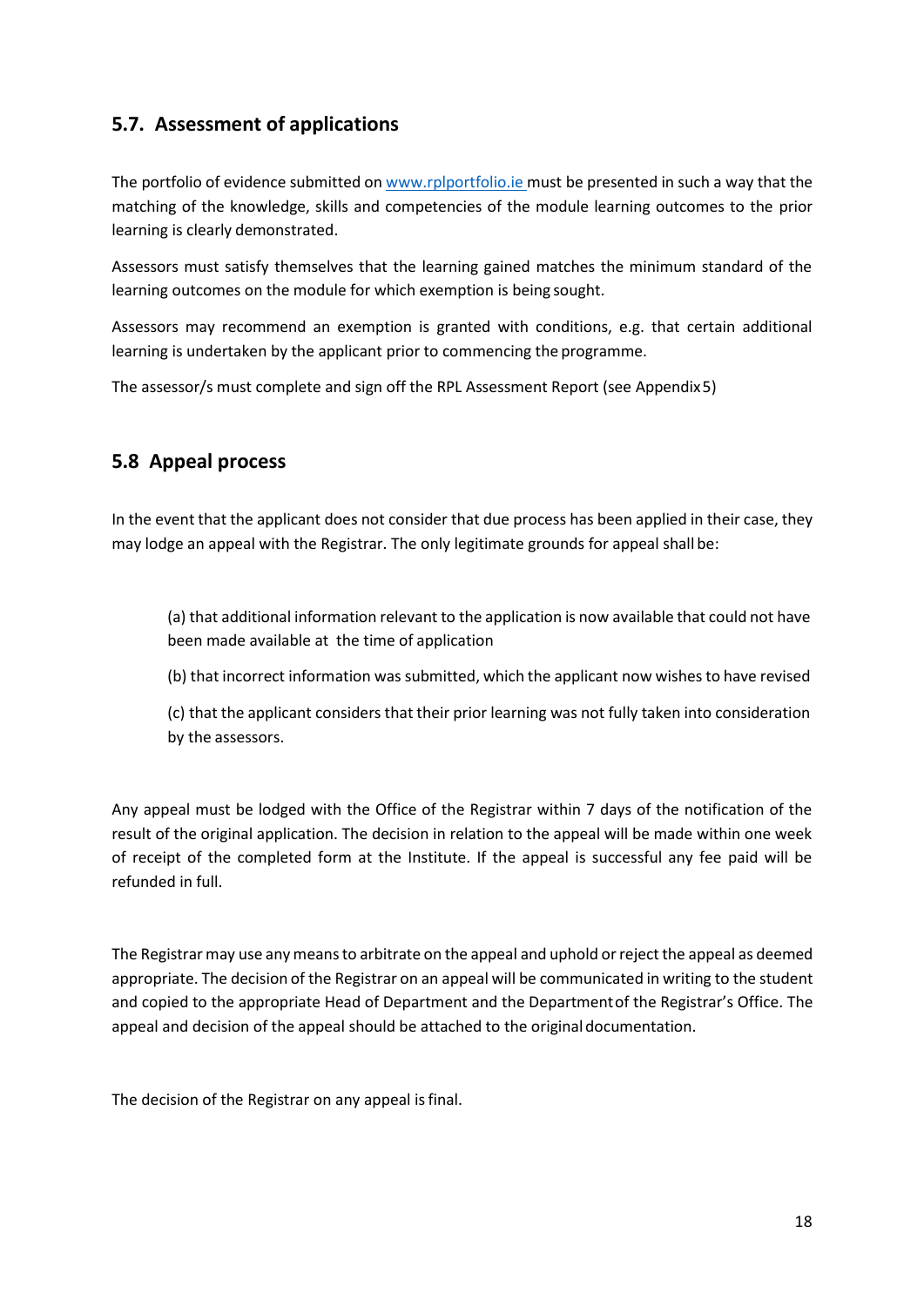## <span id="page-18-0"></span>**6.0 STAFF SUPPORTGUIDELINES**

The institute will provide support and mentoring of RPL applicants by a staff member trained in RPL processes, to assist applicants with preparation of their portfolio of evidence to support their claim. Such support is recognised as essential for operation of a successful RPLsystem.

All staff involved in RPL mentoring and assessment are required to complete the RPL online training programme a[t www.cpdlearnonline.ie o](http://www.cpdlearnonline.ie/)r the RPL Assessor Level 9 10 credit module atGMIT.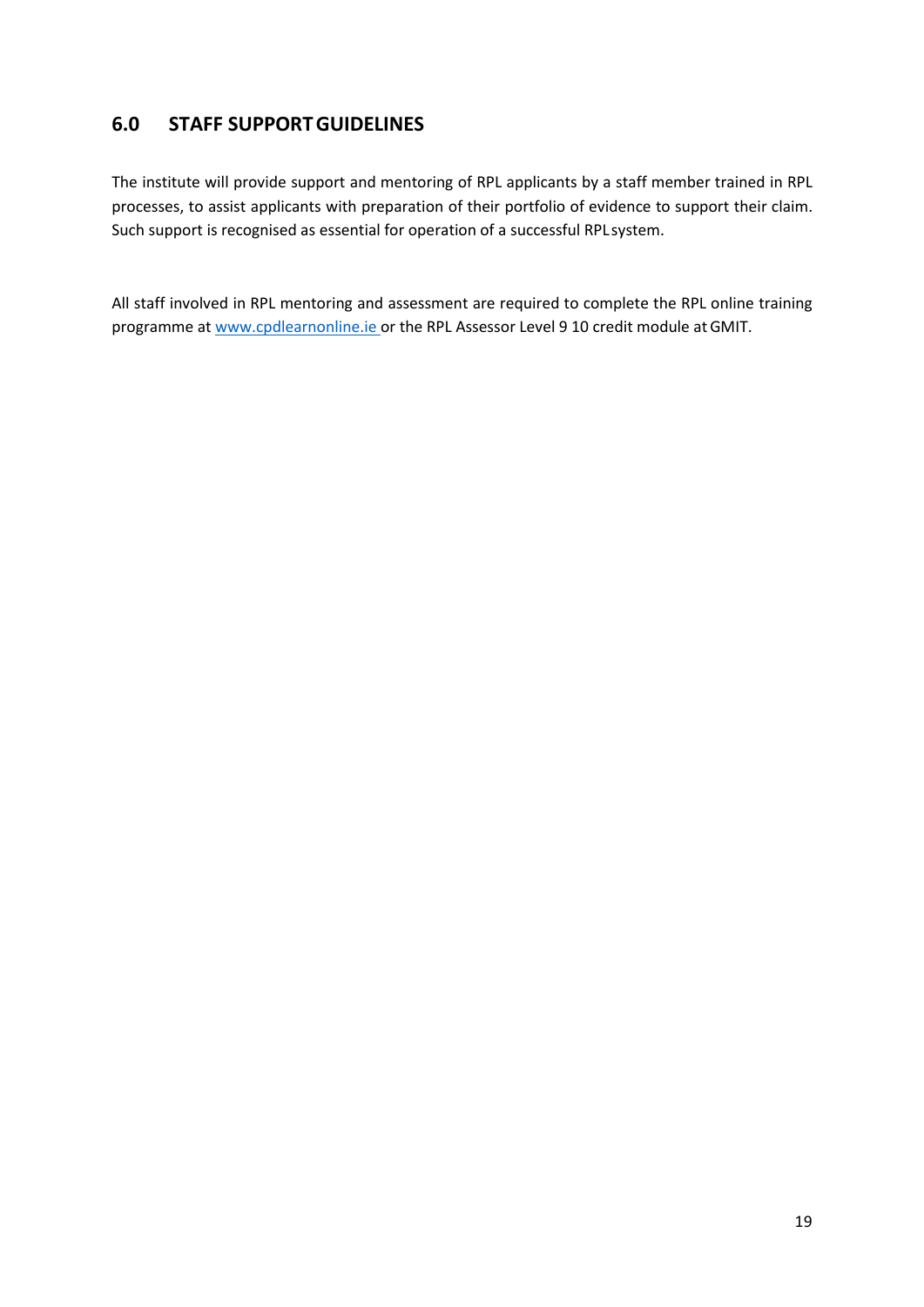## **APPENDIX 1**

## **MODULE EXEMPTION Application Process for Prior Certified Learning :**

Interested and qualified applicants (those matching RPL requirements) submit a module exemption application form to the HoD within 10 working days of module commencement (deviations from this norm should be considered for students new to the Institute, particularly in Semester1).

The Applicant should complete a Module Exemption Application Form for Prior Certified Learning (See Appendix 2). An Assessor(appointed by HOD – normally module lecturer) reviews Module exemption application and makes a decision based on level of prior learning, similarity with existing learning and currency.

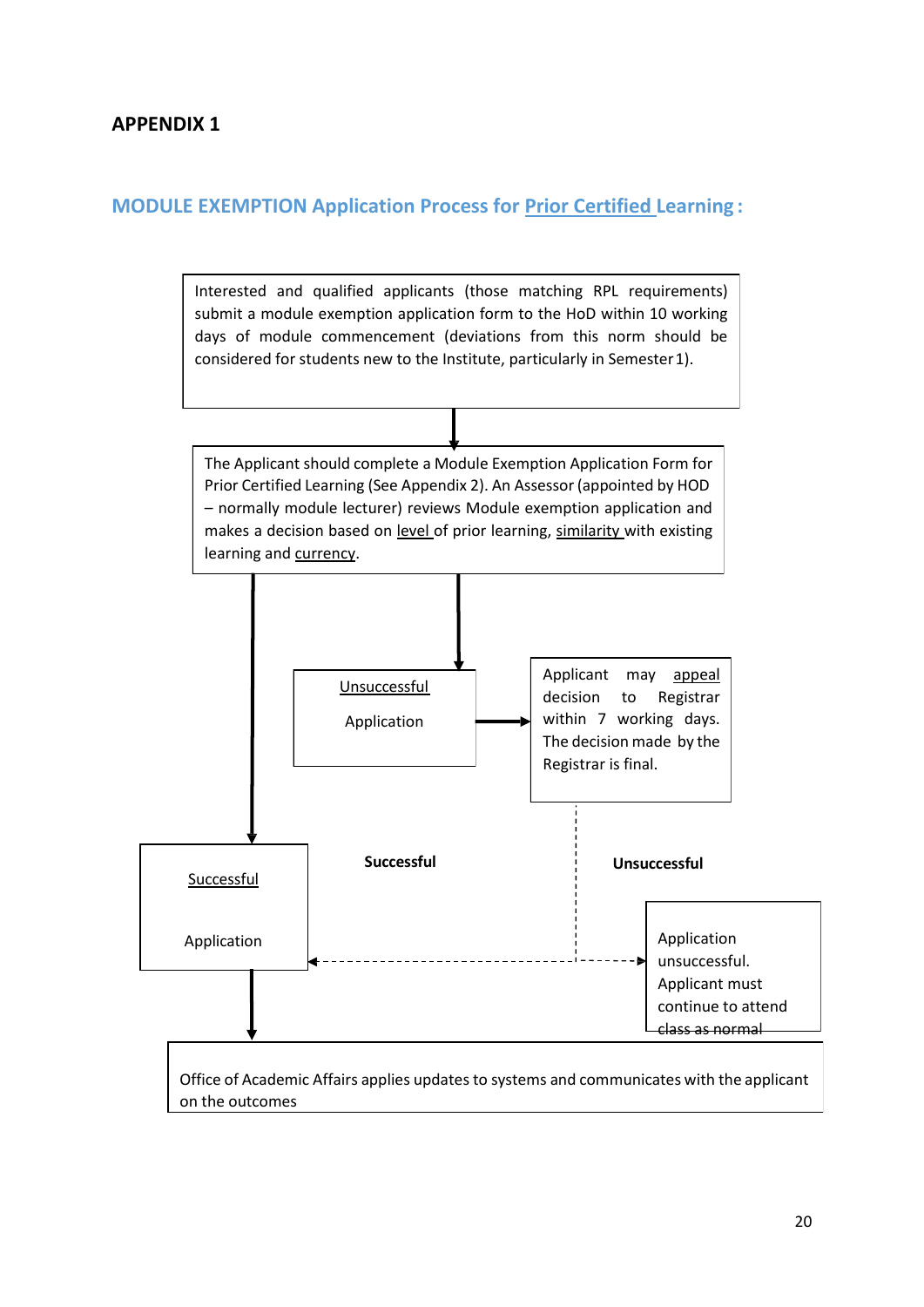## **MODULE EXEMPTION FORM (Prior Certified Learning)**

**MODULE FOR EXEMPTION TITLE AND**

**LEVEL:**

**PROGRAMME TITLE AND LEVEL:**

| <b>A. PERSONAL</b>  | Name:                               |
|---------------------|-------------------------------------|
| <b>DETAILS</b>      | <b>Address:</b>                     |
|                     |                                     |
|                     |                                     |
|                     | Telephone number:                   |
|                     |                                     |
|                     |                                     |
|                     | <b>Email Address:</b>               |
|                     |                                     |
|                     |                                     |
| <b>B. EDUCATION</b> | THIRD LEVEL COLLEGE ATTENDED:       |
| <b>DETAILS</b>      |                                     |
|                     |                                     |
|                     |                                     |
|                     |                                     |
|                     |                                     |
|                     |                                     |
|                     |                                     |
|                     | <b>AWARD OBTAINED:</b>              |
|                     |                                     |
|                     |                                     |
|                     |                                     |
|                     |                                     |
|                     |                                     |
|                     |                                     |
|                     | MODULE FOR EXEMPTION CONSIDERATION: |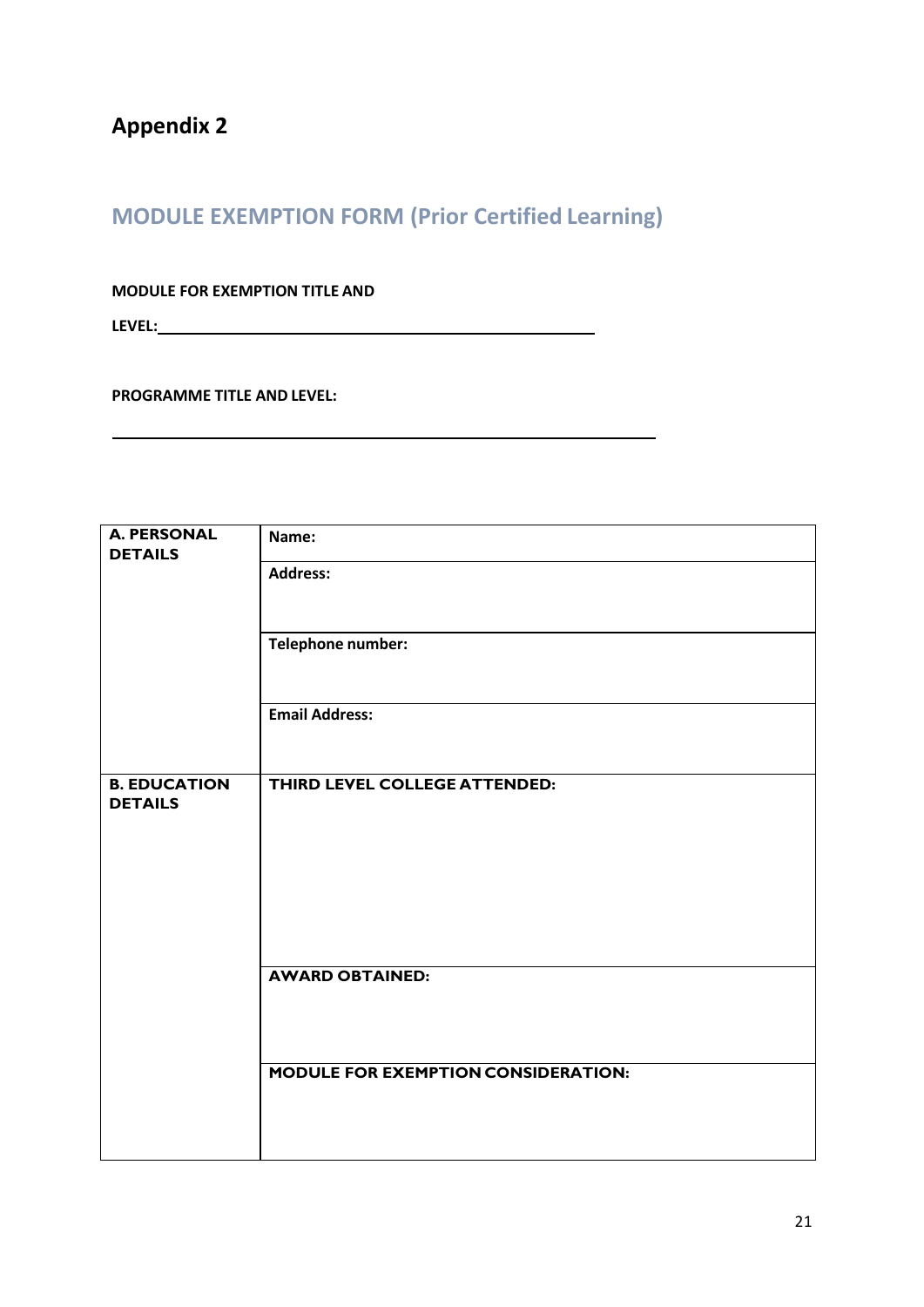| <b>EVIDENCE:</b>                                   |
|----------------------------------------------------|
| <b>Transcript Attached</b><br>$\qquad \qquad \Box$ |
| Module Descriptor Attached a                       |
|                                                    |
| Other<br>$\hfill\square$                           |
|                                                    |
| <b>CERTIFIED MODULE CONTENT:</b>                   |
|                                                    |
|                                                    |
|                                                    |
|                                                    |
|                                                    |
|                                                    |
|                                                    |
|                                                    |
|                                                    |
|                                                    |
| <b>CERTIFIED MODULE LEARNING OUTCOMES:</b>         |
|                                                    |
|                                                    |
|                                                    |
|                                                    |
|                                                    |
|                                                    |
|                                                    |
|                                                    |
|                                                    |
|                                                    |
|                                                    |
|                                                    |
|                                                    |
|                                                    |
|                                                    |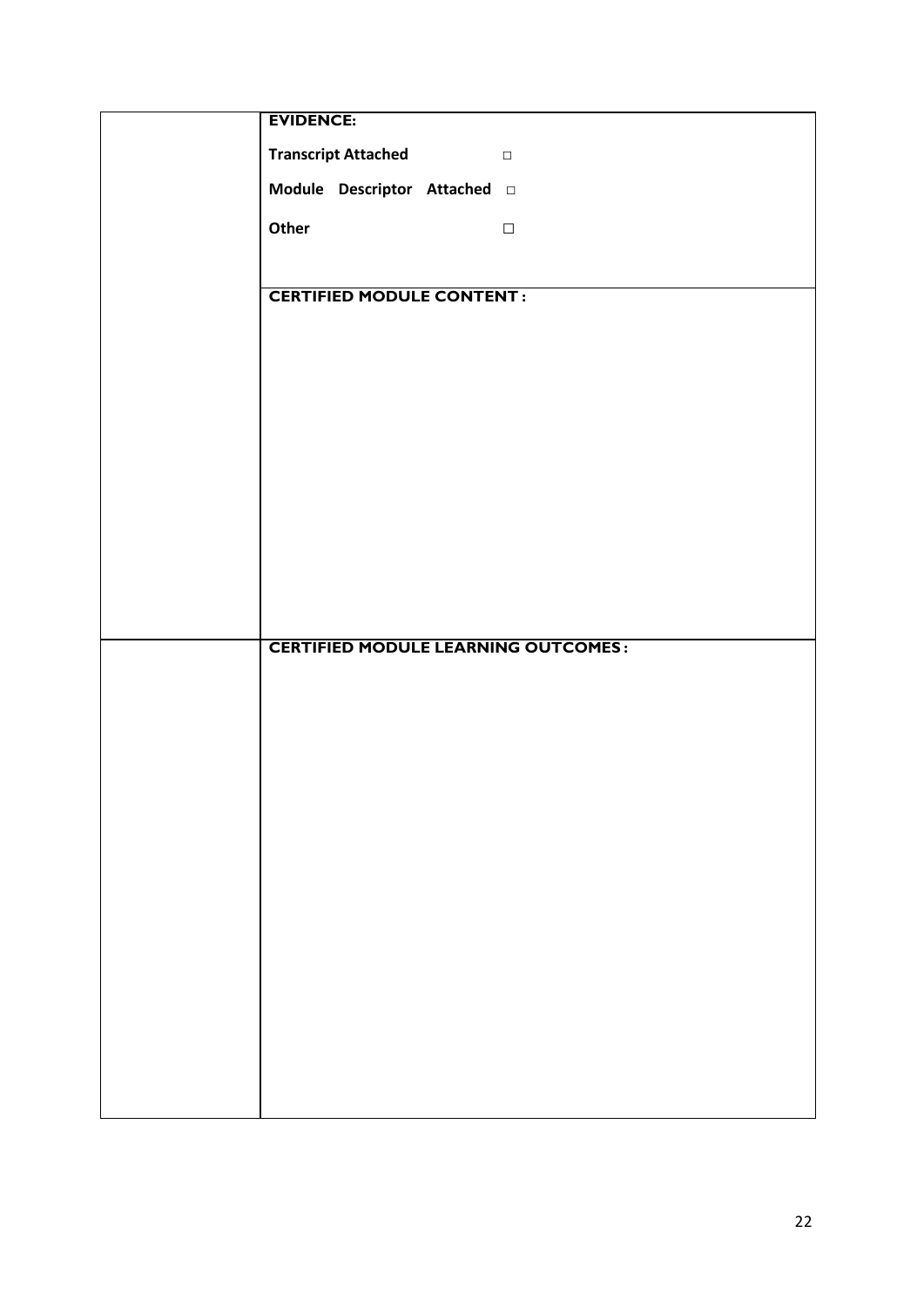#### **MODULE ASSESSMENT CRITERIA** (for certified learning)

| <b>CRITERIA</b>          | Good match | Poor match | <b>Assessor Notes</b> |
|--------------------------|------------|------------|-----------------------|
| <b>Volume in credits</b> |            |            |                       |
| Level/depth              |            |            |                       |
| <b>Learning outcomes</b> |            |            |                       |
| Content                  |            |            |                       |

## **OVERALL MODULE ASSESSMENT RESULT**

**MODULE EXEMPTION APPROVED**

**MODULE EXEMPTION NOT APPROVED**

*□*

□

| <b>Applicant Signature:</b> |  |
|-----------------------------|--|
|                             |  |
| Date:                       |  |
|                             |  |
| <b>Assessor Signature:</b>  |  |
|                             |  |
| Date:                       |  |
|                             |  |
|                             |  |
|                             |  |
| Date:                       |  |
|                             |  |
| <b>Academic Affairs:</b>    |  |
|                             |  |
| Date:                       |  |
|                             |  |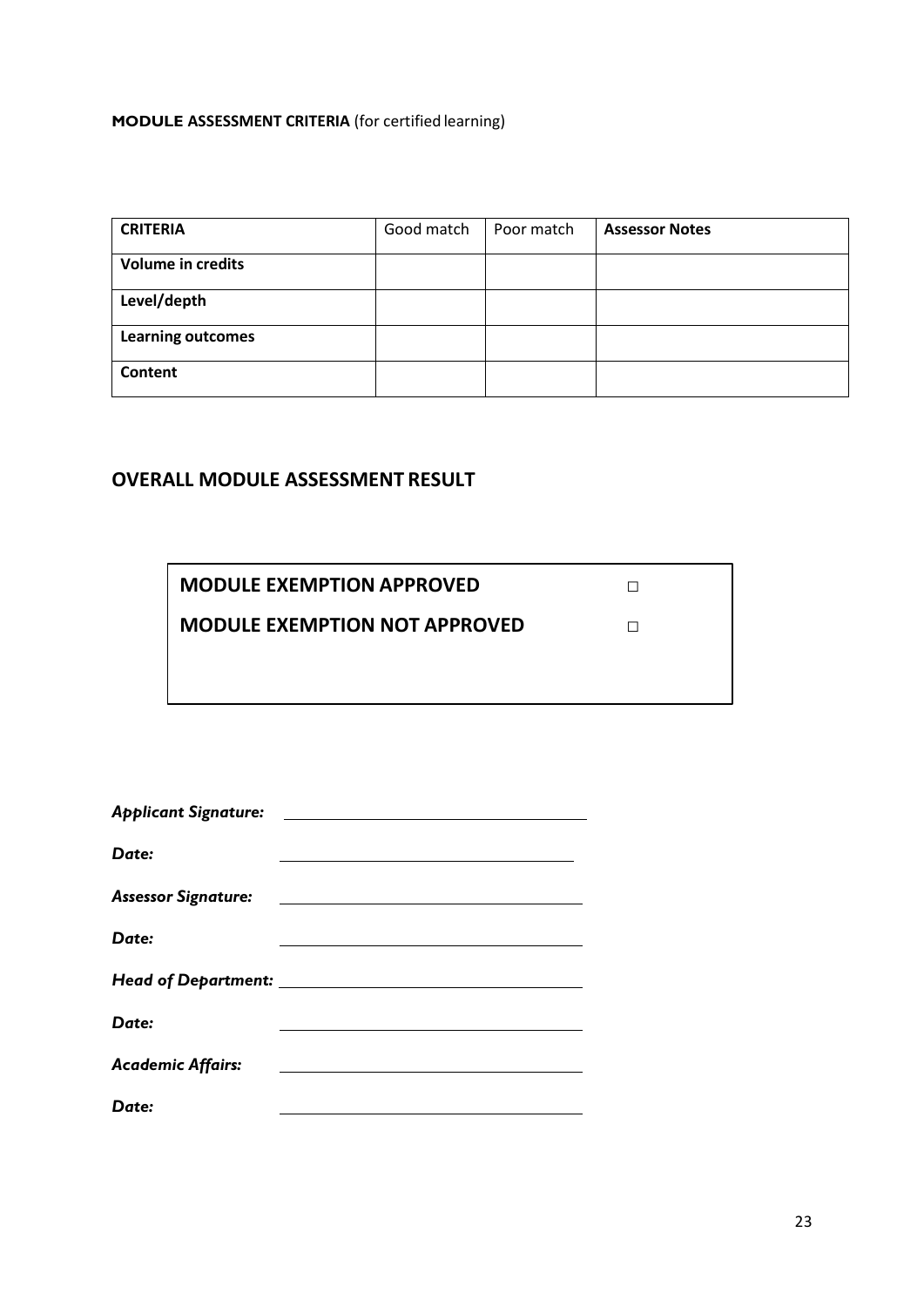## **APPENDIX 3:**

### **MODULE EXEMPTION Application Process for Prior Experiential Learning:**

**Step 1:** Interested and qualified applicants with recognised prior experiential learning that meets the learning outcomes of a module may call/meet with the HoD to discuss applying for an exemption. Applicants are directed to [www.myexperience.ie](http://www.myexperience.ie/) and will continue to attend the module until there is an outcome on the exemption process.

**Step 2:** Assessor/mentor (appointed by HoD – normally module lecturer) provides initial screening of RPL applicants to determine suitability of application. Those approved applicants commence their RPL portfolio application at [www.rplportfolio.ie](http://www.rplportfolio.ie/). The assessor may assign a 'special assignment or challenge exam' to the applicant to meet requirements. This assignment andother supporting documentation can be submitted via the applicants account at [www.rplportfolio.ie.](http://www.rplportfolio.ie/)



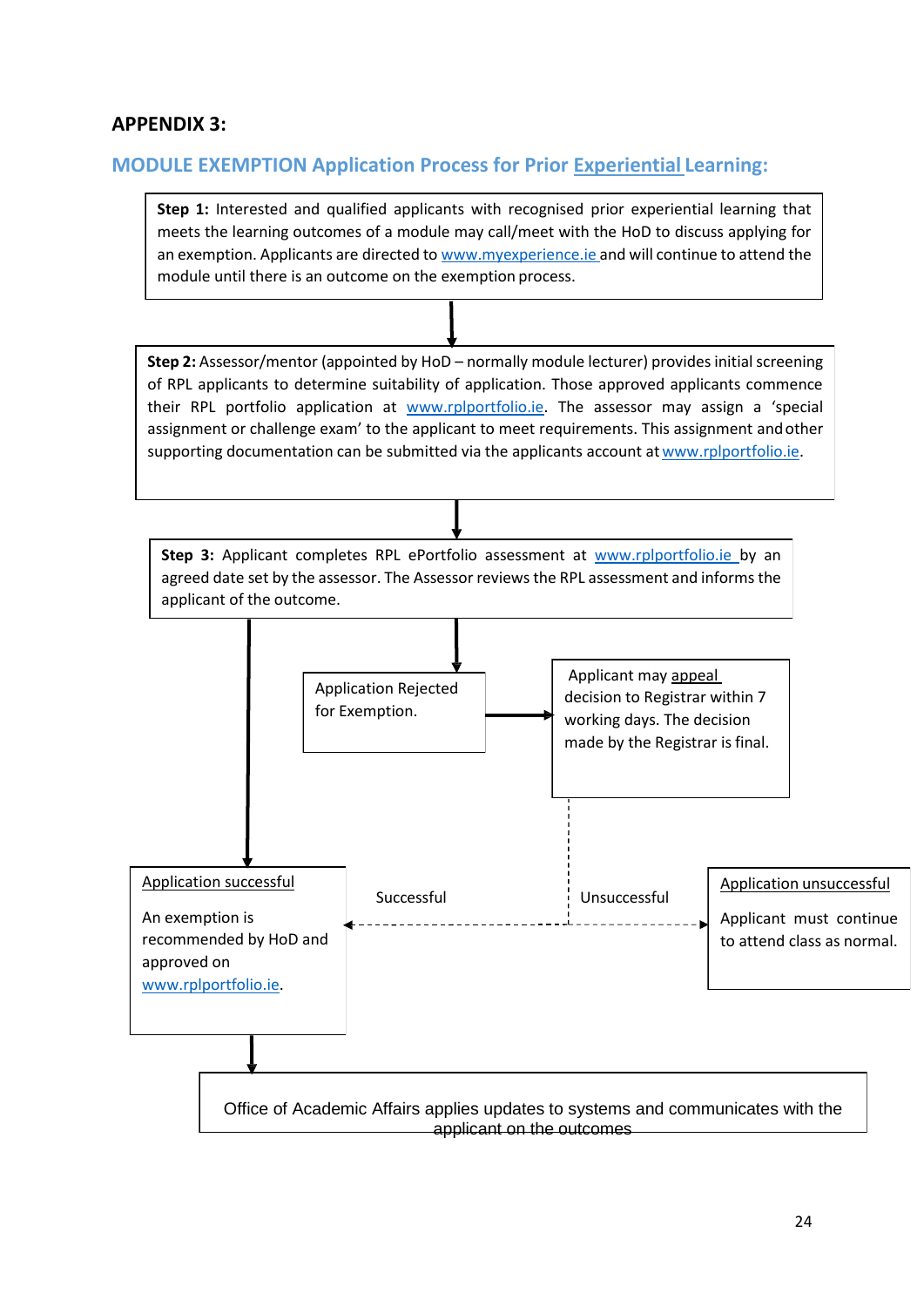## **APPENDIX 4**

## **Prior Certified/Experiential Learning for Access/Advanced Entry Applications**

#### **Process:**

**Step 1:** RPL Candidate contacts the Admissions Office and completes a direct application form for their chosen programme <http://www.gmit.ie/apply/apply-gmit>

**Step 2:** Applications received for advanced or direct entry onto a programme of study that do not meet the standard eligibility requirements will be reviewed for qualifying under the RPL mechanism. Admissions office sends notification to relevant HoD to advise on RPL candidate application.

**Step 3:** Assessor/Mentor (appointed by HoD) provides initial screening of application for advanced or direct entry. Applicants demonstrating potential for entry based on RPL are invited to view [www.myexperience.ie](http://www.myexperience.ie/)  and submit an application for RPL and directed to complete a portfolio of evidence (or other mode of assessment) at [www.rplportfolio.ie .](http://www.rplportfolio.ie/) Where the candidate is not successful for RPL, they will receive communication from the assessor/mentor.

**Step 4:** RPL ePortfolio applications must be submitted a minimum one month prior to the application deadline of a programme. The RPL applicant should notify the HoD/Assessor when they have completed their RPL portfolio at [www.rplportfolio.ie](http://www.myexperience.ie/)

**Step 5:** The HoD and assessor reviews the RPL portfolio and may require an interview with the applicant. The Assessor should include feedback on the assessment of the RPL candidate on www.rplportfolio.ie comment area. The applicant is then advised of the outcome by the assessor/HoD. In some cases the applicant may be required to complete a special assignment to meet gaps in their portfolio ofevidence.

|                                                             | <b>Application Rejected</b> |              | Applicant may appeal decision to                                                        |
|-------------------------------------------------------------|-----------------------------|--------------|-----------------------------------------------------------------------------------------|
| <b>Application Successful</b><br>The assessor will note the |                             |              | the Registrar within 7 working<br>days. The decision made by the<br>Registrar is final. |
| outcome of the application<br>on the www.rplportfolio.ie    | <b>Successful</b>           | Unsuccessful | application<br>Appeal                                                                   |
| assessment tool and formally<br>notify the HoD.             |                             |              | unsuccessful.<br>The applicant advised of                                               |
|                                                             |                             |              | alternative route(s) by<br>the Admissions Office.                                       |

**Step 6:** Applicant is signed off for advanced or direct entry onto programme of study by the HoD on [www.rplportfoilio.ie](http://www.rplportfoilio.ie/)

**Step 7:** Office of Academic Affairs communicates directly with the applicant on the RPL application outcome and applies updates to the systems and follows the normal registrationprocess.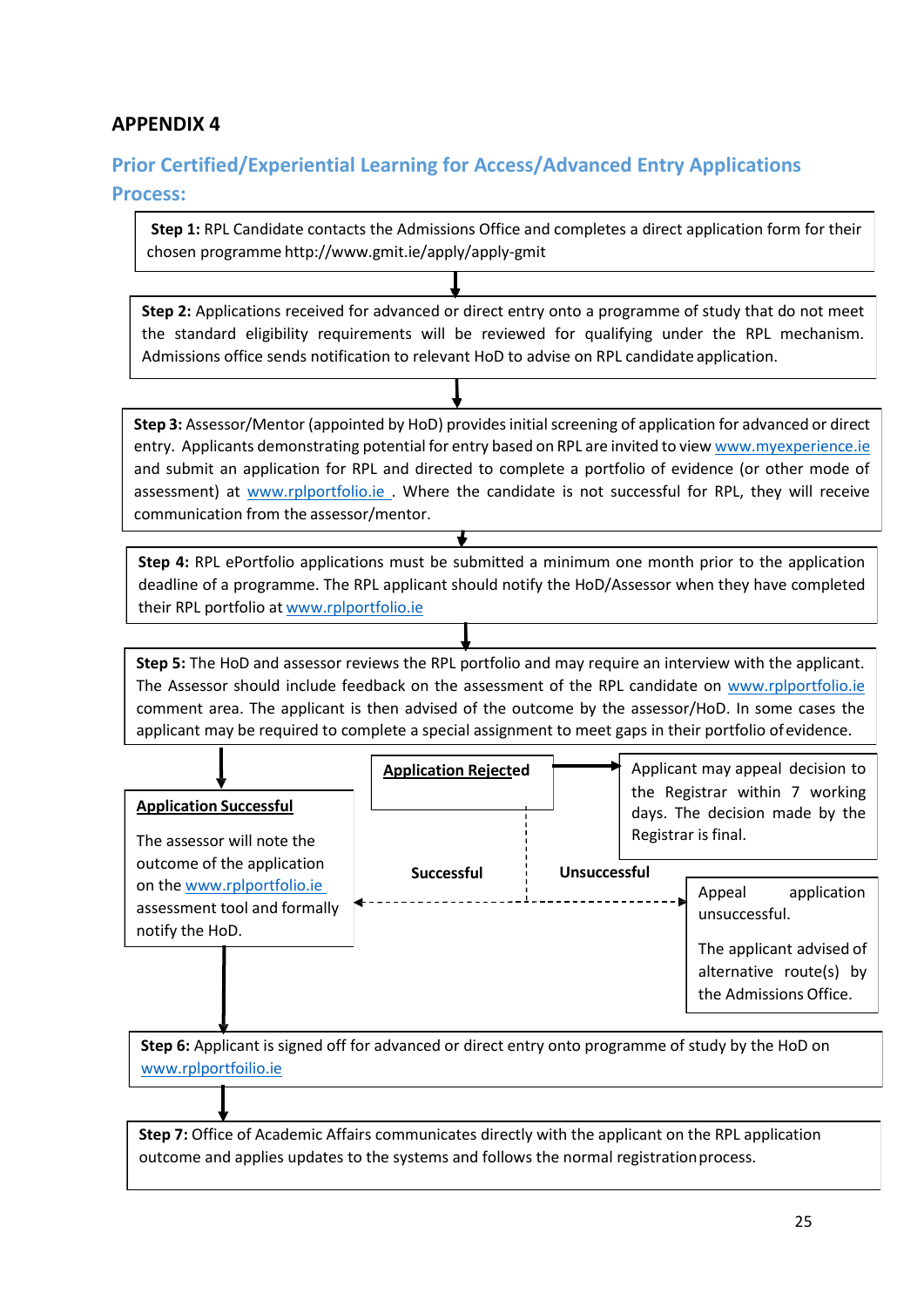## **Appendix 5**

## **RPL PORTFOLIO ASSESSMENT REPORT**

#### **Assessment criteria:**

The criteria for assessing prior learning in relation to a receiving programme – whether it is formal, certified learning, or non-formal/work-related learning– should seek to establish if a good match is evident between the applicant's prior learning and the Programme Learning Outcomes.

| <b>CRITERIA</b>              | Good<br>match | Poor match | <b>Assessor Notes</b> |
|------------------------------|---------------|------------|-----------------------|
| Volume in years              |               |            |                       |
| <b>Volume in credits</b>     |               |            |                       |
| Level/depth                  |               |            |                       |
| <b>Learning outcomes</b>     |               |            |                       |
| <b>Content</b>               |               |            |                       |
| <b>Reading lists</b>         |               |            |                       |
| Thesis/project/major product |               |            |                       |
| <b>Practice placement</b>    |               |            |                       |
| Internship                   |               |            |                       |
| <b>Currency of learning</b>  |               |            |                       |
| <b>Examination papers</b>    |               |            |                       |

#### **RPL PORTFOLIO ASSESSMENT CRITERIA** (for certified learning)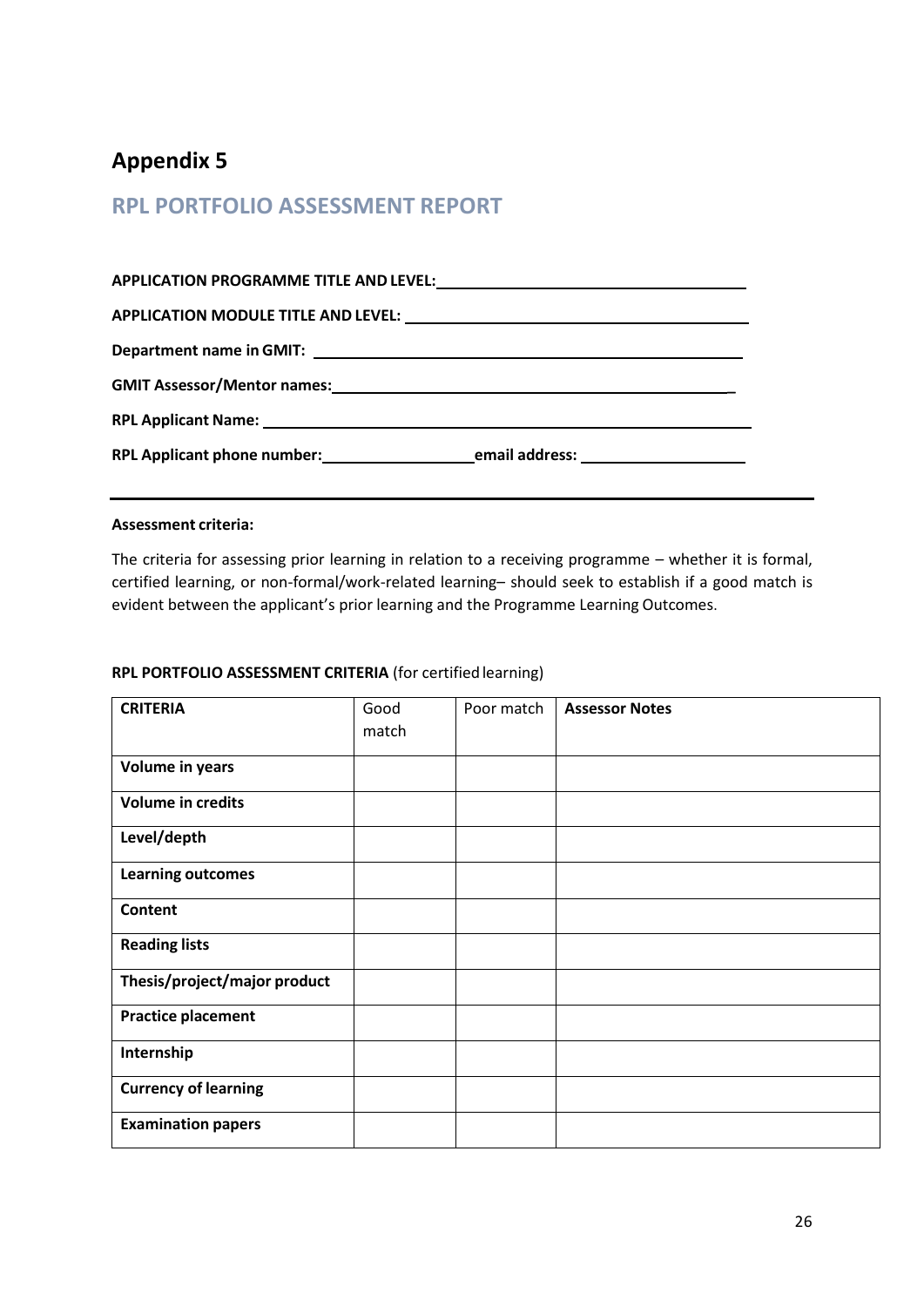## **RPL PORTFOLIO ASSESSMENT CRITERIA** (for experiential learning)

| <b>CRITERIA</b>                                                                             | Good match | Poor match | <b>Assessor Notes</b> |
|---------------------------------------------------------------------------------------------|------------|------------|-----------------------|
| Relevance to the module<br><b>Learning Outcomes</b>                                         |            |            |                       |
| Currency/recency of the                                                                     |            |            |                       |
| learning (kept up-to-date).                                                                 |            |            |                       |
| Sufficiency to cover the module<br>LOs to the extent and depth<br>required.                 |            |            |                       |
| Level of the learning in relation<br>to NQF descriptors for the<br>module level is similar. |            |            |                       |
| Authenticity: genuinely the<br>evidence of learning of the<br>applicant.                    |            |            |                       |

## **OVERALL RPL ASSESSMENT RESULT**

| Advanced entry to a programme approved $\Box$ |        |    |
|-----------------------------------------------|--------|----|
| Access to a programme approved                | $\Box$ |    |
| <b>Module exemption approved</b>              | $\Box$ |    |
| <b>Module exemption graded</b>                | $\Box$ |    |
| <b>Assessors/Mentor Comments</b>              |        |    |
|                                               |        | 27 |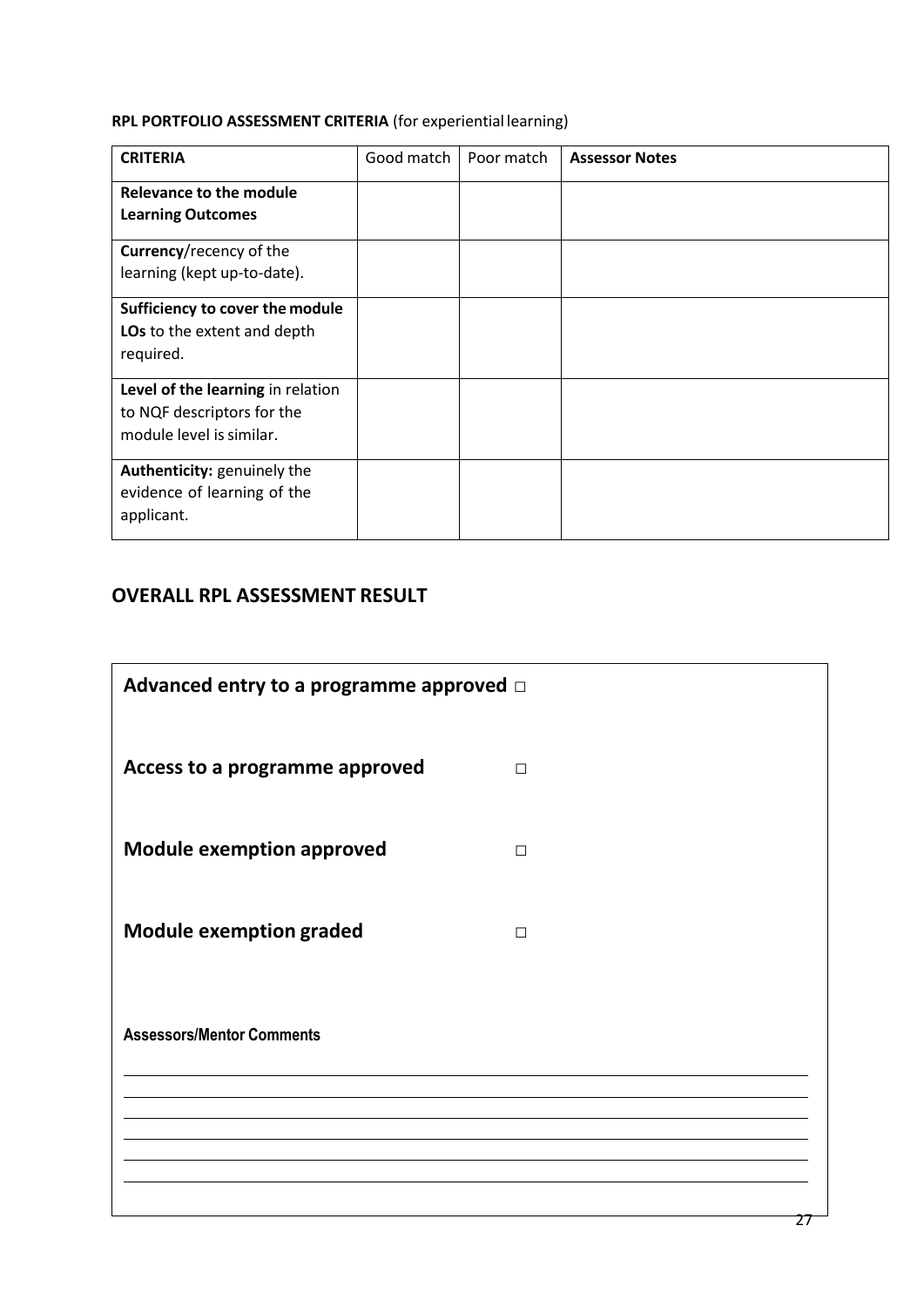| Challenge exam/assessment required |
|------------------------------------|
| Additional evidence to be supplied |
|                                    |

## **MENTOR/ASSESSORS SIGN OFF:**

**ASSESSOR 1:**

**ASSESSOR 2:**

**MENTOR :**

**DATE:**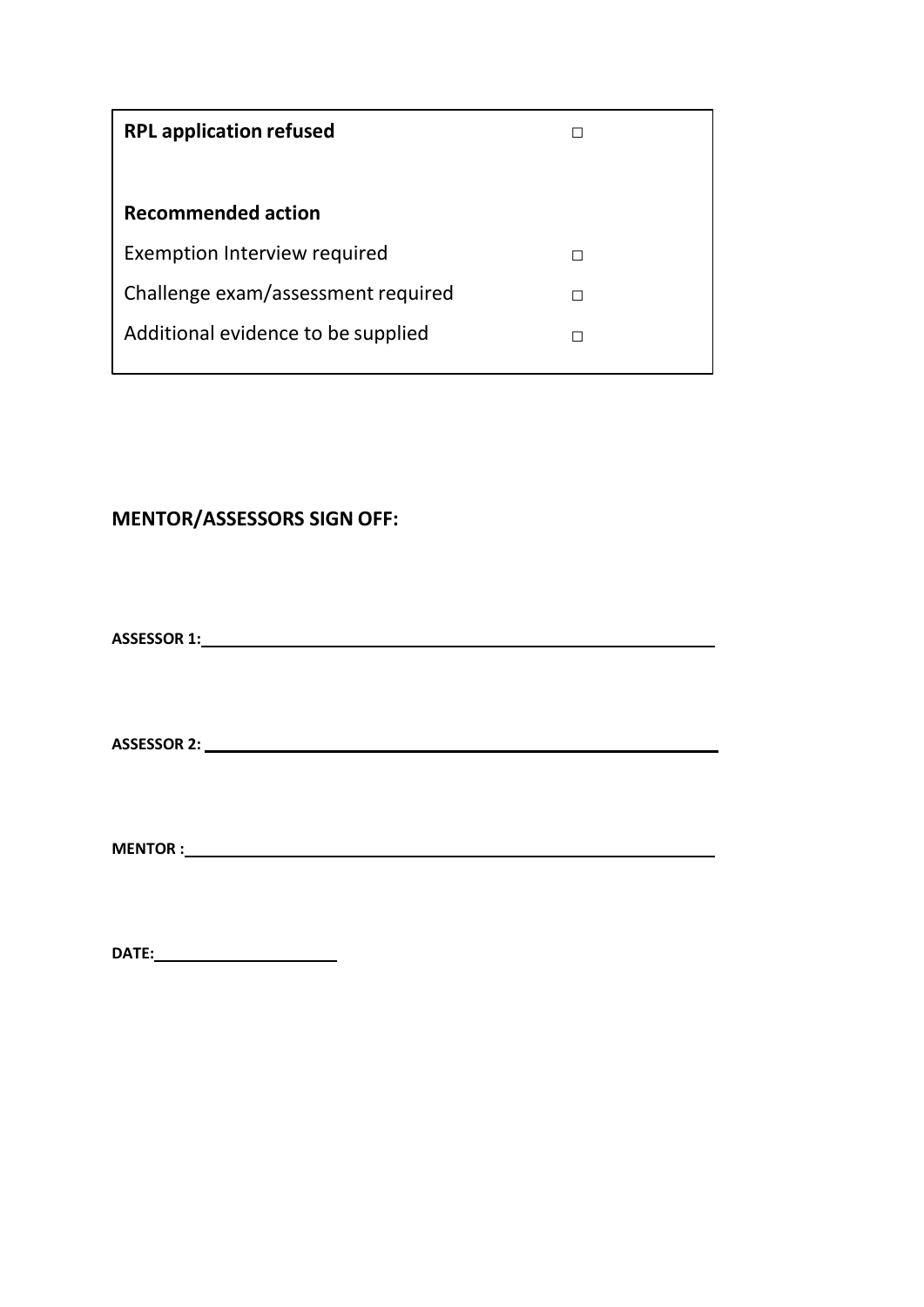## **APPENDIX 6**

## **Module Exemption Form (Prior Certified Learning) – BSc Medical Science**

When considering modules for exemption, the assessor must be able to justify any programme exemptions in the context of their impact on achievement of the Standards of Proficiency. The assessment must include documentation of mapping of the certified learning outcomes to Coru Standards of Proficiency and identify any Standards of Proficiency that would not be achieved upon completion of the programme.

MODULE FOR EXEMPTION: (Title and level): PROGRAMME (Title and Level):

| <b>Personal Details:</b><br>А.          | Name:                                                                                                                                      |
|-----------------------------------------|--------------------------------------------------------------------------------------------------------------------------------------------|
|                                         | Address:                                                                                                                                   |
|                                         | Telephone Number:                                                                                                                          |
|                                         | Email address:                                                                                                                             |
| <b>B.</b> Education details:            | Third level college attended:                                                                                                              |
|                                         | Award obtained:                                                                                                                            |
|                                         | Module for exemption consideration:                                                                                                        |
|                                         | Evidence:                                                                                                                                  |
|                                         | Transcript attached<br>$\Box$                                                                                                              |
|                                         | Module descriptor attached<br>$\Box$                                                                                                       |
|                                         | Other<br>$\Box$                                                                                                                            |
|                                         | <b>Certified Module content:</b>                                                                                                           |
|                                         |                                                                                                                                            |
|                                         | Certified Module learning outcomes:                                                                                                        |
|                                         |                                                                                                                                            |
|                                         |                                                                                                                                            |
|                                         |                                                                                                                                            |
| Professional<br>$C_{1}$<br>Requirements | Mapping to CORU Standards of proficiency (Document how the<br>certified module learning outcomes map to CORU Standards of<br>Proficiency): |
|                                         |                                                                                                                                            |